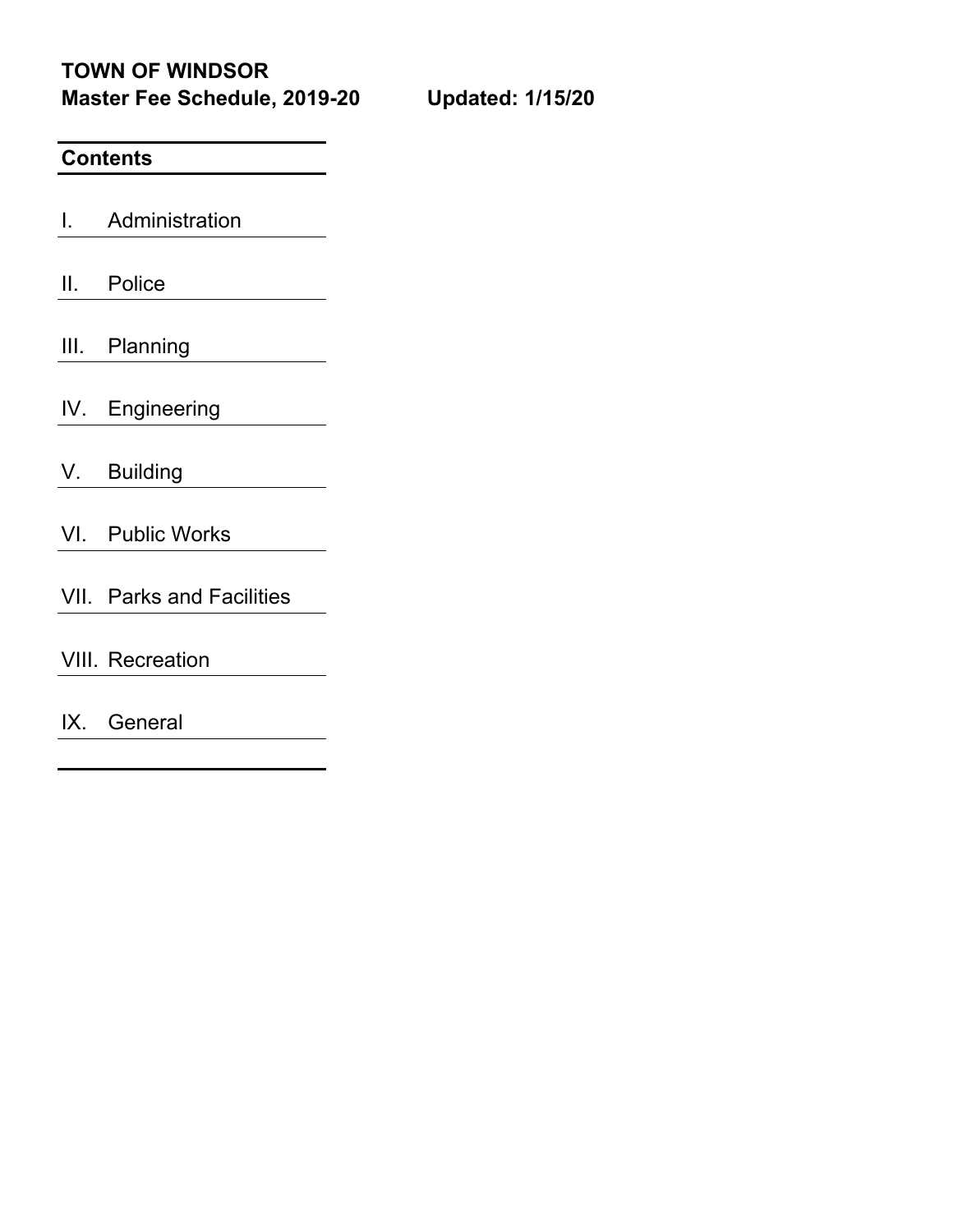#### **TOWN OF WINDSOR Master Fee Schedule, 2019-20**

### **I. Administration**

| <b>Service/Activity Category &amp; Description</b> | Fee                                                 |
|----------------------------------------------------|-----------------------------------------------------|
|                                                    |                                                     |
| Downtown Signs<br>Annual Sign Maintenance          | \$45.00 per business                                |
| Initial Set-Up                                     | \$85.00 per business                                |
| <b>Business License</b>                            |                                                     |
| New License                                        | \$67.00 per business                                |
| Renewal                                            | \$22.00 per year, per business                      |
| Mandatory State CASp Fee (SB1186)                  | \$4.00 Additional fee per license (new and renewal) |
| <b>Tobacco Retail License Service Fee</b>          | \$350.00                                            |
| Media Duplication                                  |                                                     |
| <b>CD Duplication</b>                              | \$66.00 per request                                 |
| plus: Every Disc after First                       | \$7.00 per disc                                     |
| <b>VHS Tape Duplication</b>                        | \$93.00 per request                                 |
| plus: Each Tape                                    | \$20.00 per tape                                    |
| <b>DVD Duplication</b>                             | \$66.00 per request                                 |
| plus: Every Two Hours of Content                   | \$7.00 per two-hour length of content               |
| Photocopy                                          | \$0.34 per page                                     |
| <b>USB Flash Drive</b>                             | \$7.00 per device                                   |
| Map Sales                                          | \$13.00 per map                                     |
| <b>Returned Item Fee</b>                           |                                                     |
| <b>First Incident</b>                              | \$25.00 per returned item                           |
| Subsequent Incidents                               | \$35.00 per returned item                           |
| <b>Stop Payment Request</b>                        | \$52.00 per request                                 |

Cost Recovery for Professional Consulting Services, Including Town Attorney Services

For any activity requiring professional consulting services, including Town Attorney services, the applicant shall reimburse the Town for actual costs incurred to employ professional consulting services. The Department Director shall determine the appropriate deposit to be submitted by the applicant for recovery of professional consulting services.

General Services

For services requested of Town staff for which no fee is listed in this Master Fee Schedule, the Director of the department whose services are requested shall determine the appropriate fee, based on the following hourly rates for staff time involved in the service or activity:

Town Manager's Office **\$86.00 per hour** Administrative Services Department **Administrative Services** Department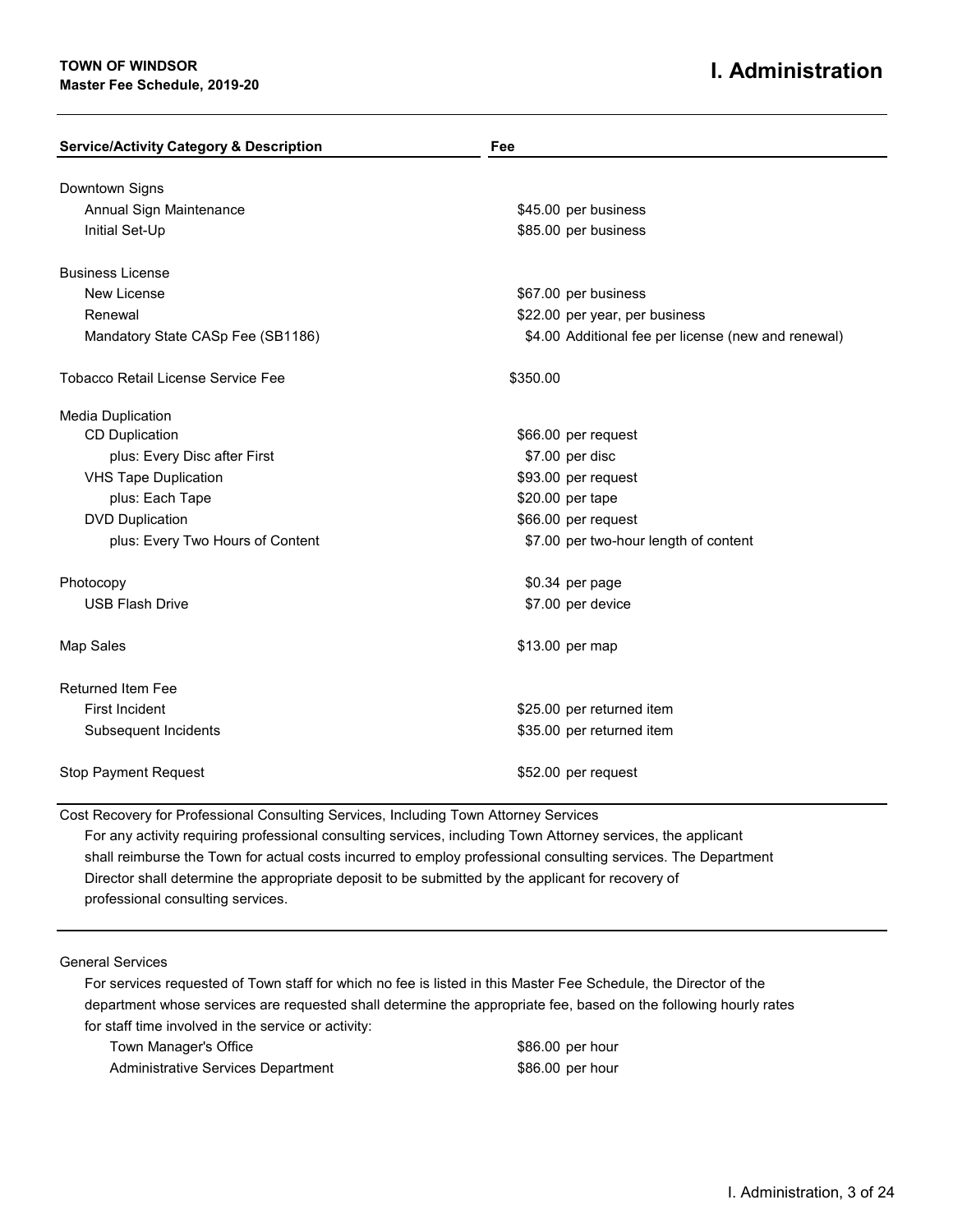| <b>Service/Activity Category &amp; Description</b>       | Fee                     |  |
|----------------------------------------------------------|-------------------------|--|
| False Alarm Response                                     |                         |  |
| First four responses                                     | No charge               |  |
| Fifth and sixth responses                                | \$50.00 per response    |  |
| Seventh and eighth responses                             | \$75.00 per response    |  |
| Ninth or more responses                                  | \$100.00 per response   |  |
| Towed Vehicle Release (Impound)                          | \$205.00 per vehicle    |  |
| <b>Solicitor Permit</b>                                  | \$86.00 per application |  |
| Adult Oriented Business License (per Ordinance 3-21-300) | \$86.00 per application |  |
|                                                          |                         |  |

Cost Recovery for Professional Consulting Services, Including Town Attorney Services For any activity requiring professional consulting services, including Town Attorney services, the applicant shall reimburse the Town for actual costs incurred to employ professional consulting services. The Department Director shall determine the appropriate deposit to be submitted by the applicant for recovery of professional consulting services.

General Services

For services requested of Town staff for which no fee is listed in this Master Fee Schedule, the Director of the department whose services are requested shall determine the appropriate fee, based on the following hourly rates for staff time involved in the service or activity: Police Department:  $$179.00$  per hour

Fines and Penalties

This Master Fee Schedule does not list fines, penalties, and other charges which are imposed by the Town for various code violations.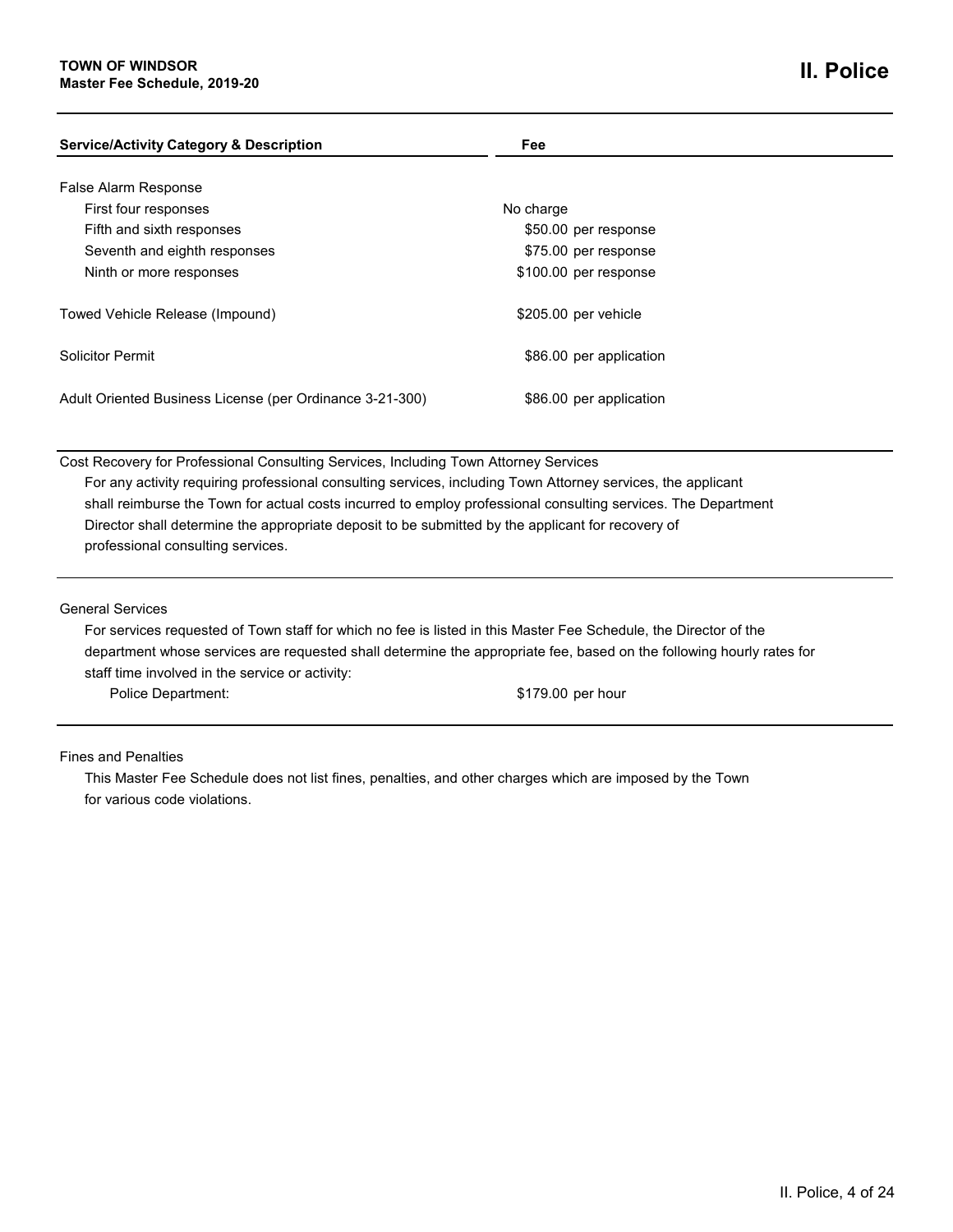# **III. Planning**

| <b>Service/Activity Category &amp; Description</b>         | Fee                                        |
|------------------------------------------------------------|--------------------------------------------|
| Annexation                                                 | \$2,124.00 per application                 |
| Development Agreement                                      | \$5,246.00 per application                 |
| <b>Environmental Review</b>                                |                                            |
| <b>Categorical Exemptions</b>                              | \$599.00 per application                   |
| <b>Initial Study</b>                                       | \$1,799.00 per application                 |
| <b>Environmental Impact Report</b>                         | actual cost of consultant report, plus 12% |
| Lot Line Adjustment                                        |                                            |
| Standard                                                   | \$1,471.00 per application                 |
| Administrative                                             | \$672.00 per application                   |
| <b>Plan Amendment</b>                                      |                                            |
| <b>General Plan Amendment</b>                              | \$5,064.00 per application                 |
| Specific Plan/Area Plan Amendment                          | \$5,064.00 per application                 |
| Plan/Ordinance Cost Recovery                               |                                            |
| General Plan/Zoning Maintenance Fee                        | \$503.00 per acre                          |
| Shiloh Road Village Vision Plan Recovery Fee               | \$1,792.00 per acre                        |
| Site Plan & Design Review                                  |                                            |
| Pre-application Review                                     | \$331.00 per application                   |
| Administrative                                             | \$1,479.00 per application                 |
| Commercial, Industrial Level 1                             | \$3,359.00 per application                 |
| Commercial, Industrial Level 2                             | \$4,878.00 per application                 |
| Commercial, Industrial Level 3                             | \$6,399.00 per application                 |
| Residential Projects Level 1                               | \$2,816.00 per application                 |
| <b>Residential Projects Level 2</b>                        | \$5,218.00 per application                 |
| Signs Only - Non-Commercial                                | \$25.00 per application                    |
| Signs Only - Commercial                                    | \$400.00 per application                   |
| Workshops, Merit Presentations, and Pre-Application Review | \$1,294.00 per application                 |
| Subdivision                                                |                                            |
| Minor Subdivision/Reconfiguration                          | \$3,939.00 per application                 |
| Major Subdivision                                          |                                            |
| <b>Fixed Fee</b>                                           | \$5,798.00 per application                 |
| plus: Variable Fee                                         | \$25.00 per lot                            |
| Certificate of Modification                                | \$1,272.00 per certificate                 |
| Use Permits                                                |                                            |
| Minor Use Permit                                           | \$1,479.00 per application                 |
| Use Permit                                                 | \$4,504.00 per application                 |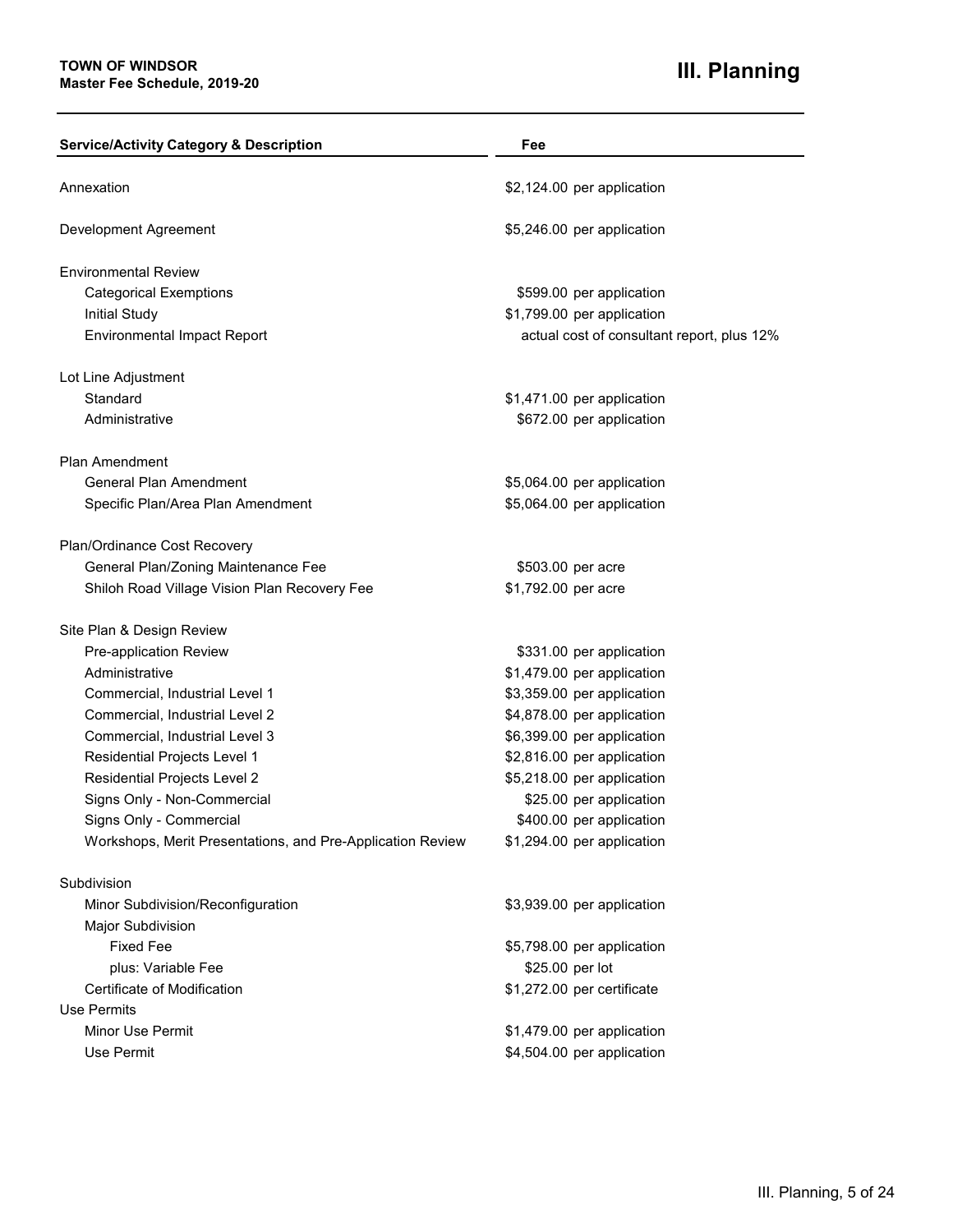| <b>Service/Activity Category &amp; Description</b> | Fee                        |
|----------------------------------------------------|----------------------------|
| Variance Permit                                    | \$799.00 per application   |
| Zone Change/Pre-Zoning                             | \$4,247.00 per application |
| <b>Zoning Permits</b>                              |                            |
| <b>Zoning Permits that Require Posting</b>         | \$500.00 per application   |
| Zoning Permits that Do Not Require Posting         | \$200.00 per application   |
| Other                                              |                            |
| ABC Public Convenience/Necessity Letters           | \$300.00 per letter        |
| <b>Addressing Amendment</b>                        | \$101.00 per application   |
| Appeals                                            | \$404.00 per appeal        |
| <b>Extension of Time</b>                           | \$1,100.00 per application |
| Mobile Home Rent Stabilization Administration Fee  | \$24.00 per space per year |
| Revision to File                                   | \$1,100.00 per application |
| Road Name Change                                   | \$799.00 per application   |
| Home Occupation Permit                             | \$200.00 per application   |
| <b>Certification of Compliance</b>                 | \$120.00 per application   |
| Massage Practitioner Permit                        |                            |
| <b>New Permit</b>                                  | \$231.00 per practitioner  |
| Annual Renewal - Subsequent Years                  | \$77.00                    |

Cost Recovery for Professional Consulting Services, Including Town Attorney Services

For any activity requiring professional consulting services, including Town Attorney services, the applicant shall reimburse the Town for actual costs incurred to employ professional consulting services. The Department Director shall determine the appropriate deposit to be submitted by the applicant for recovery of professional consulting services.

#### Development Review Services

For services requested of Town staff for which no fee is listed in this Master Fee Schedule, the Community Development Director shall determine the appropriate fee, based on the following hourly rates for staff time involved in the service or activity:

| Planning Staff:            | \$200.00 per hour |
|----------------------------|-------------------|
| Engineering Staff:         | \$136.00 per hour |
| Building Inspection Staff: | \$183.00 per hour |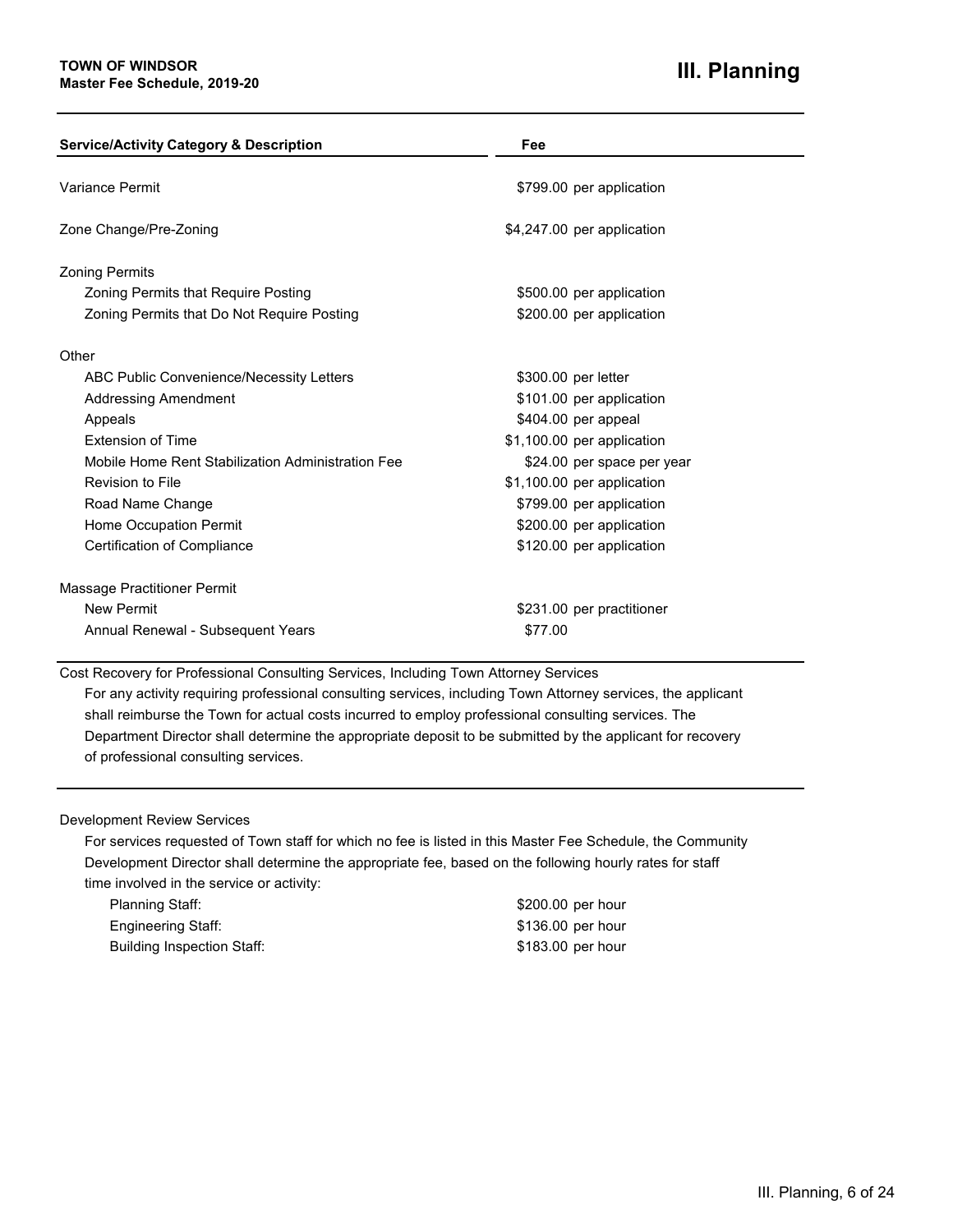# **IV. Engineering**

| <b>Service/Activity Category &amp; Description</b>                  | Fee                                                    |
|---------------------------------------------------------------------|--------------------------------------------------------|
| Improvement Plan Check and Inspection                               |                                                        |
| Plan Check and Inspection (up to 4 plan checks)                     | 9.0% of engineer's estimate                            |
| Additional Plan Check (above 4 checks included in the original fee) | 1.4% of engineer's estimate                            |
| Revision to Improvement Plan During Construction                    | \$273.00 per revision plus cost of consulting services |
| Additional Inspection Due to Improvement Plan Revision              | \$136.00 per hour - time and materials                 |
| Special Projects and Inspections (cost recovery)                    |                                                        |
| Map Check                                                           |                                                        |
| <b>Fixed Fee</b>                                                    | \$4,276.00 per application                             |
| plus: Lot/Parcel Fee                                                | \$148.00 per lot/parcel                                |
| <b>Encroachment Permits</b>                                         |                                                        |
| Review, Major                                                       | \$265.00 per application                               |
| Review, Minor                                                       | \$66.00 per application                                |
| plus: Inspection                                                    | \$136.00 per hour                                      |
| Inspection                                                          |                                                        |
| Town Inspector(s)                                                   | \$136.00 per hour                                      |
| and/or: Consultant                                                  | actual consultant rate per hour                        |
| <b>Transportation Permits</b>                                       |                                                        |
| Daily Transportation Permit                                         | \$16.00 per application per day                        |
| <b>Annual Transportation Permit</b>                                 | \$90.00 per application per year                       |
| Public Right of Way/Easement Abandonment                            |                                                        |
| <b>Consultant Report</b>                                            | actual consultant rate per hour                        |
| plus: Administration                                                | \$136.00 per hour                                      |
| Reapportionment                                                     |                                                        |
| <b>Consultant Report</b>                                            | actual consultant rate per hour                        |
| plus: Administration                                                | \$408.00 per application                               |
| <b>Traffic Impact Study</b>                                         |                                                        |
| <b>Consultant Report:</b>                                           |                                                        |
| Level 1, Less than 50 peak hour trips/2 study intersection          | \$7,540.00 per study                                   |
| Level 2, 51-100 peak hour trips/4 study intersections               | \$9,791.00 per study                                   |
| Level 3, 101-250 peak hour trips/6 study intersections              | \$11,908.00 per study                                  |
| <b>Special Study</b>                                                | actual consultant rate per hour                        |
| Amendment to Study                                                  | \$1,985.00 per amendment                               |
| plus: Administration                                                | \$273.00 per application                               |
|                                                                     |                                                        |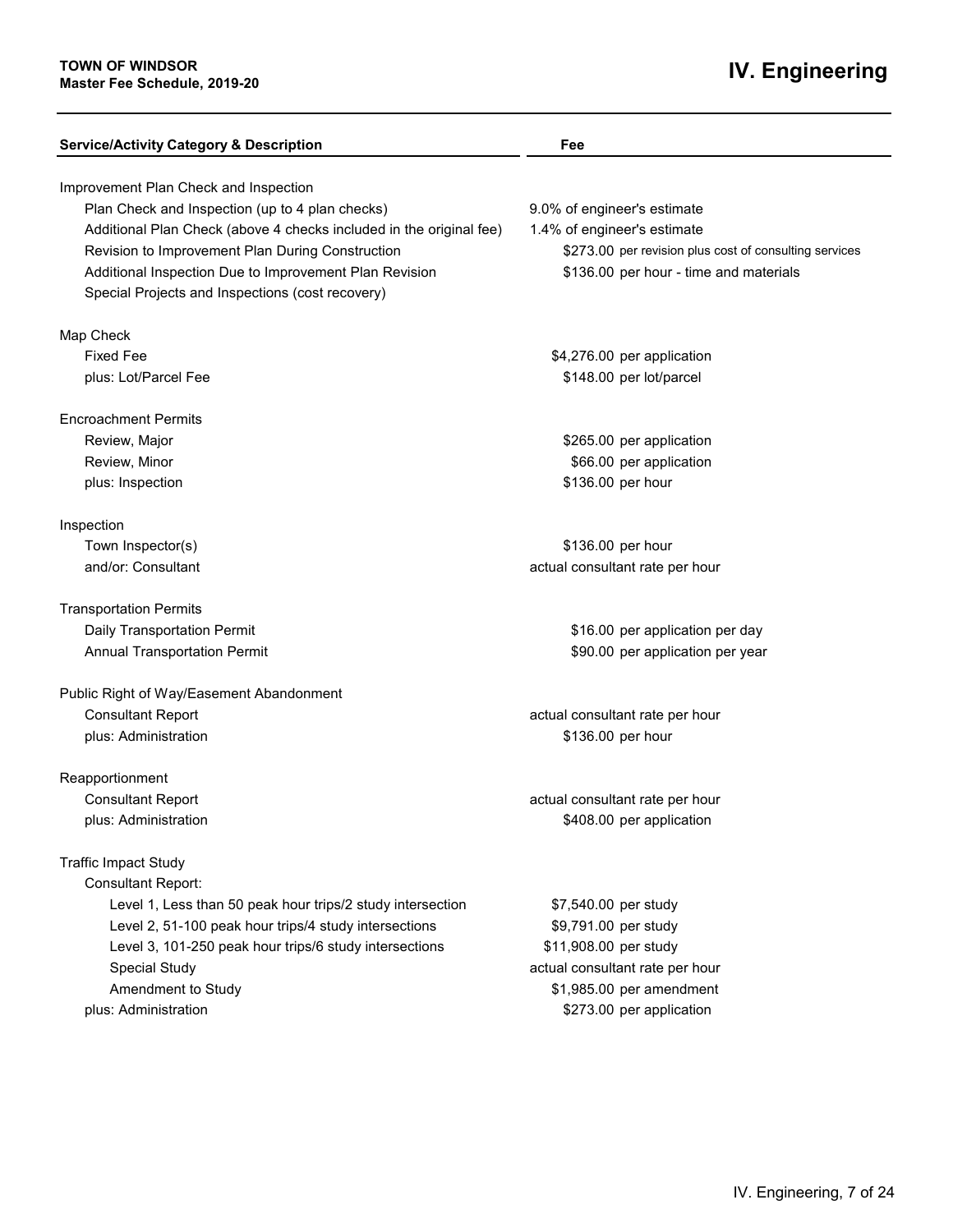### **IV. Engineering**

| <b>Service/Activity Category &amp; Description</b> | Fee                                               |
|----------------------------------------------------|---------------------------------------------------|
|                                                    |                                                   |
| Deeds                                              |                                                   |
| <b>Consultant Report</b>                           | \$662.00 per document                             |
| plus: Administration                               | \$204.00 per application                          |
| Lot Line Adjustment/Lot Merger                     |                                                   |
| <b>Consultant Report</b>                           | \$662.00 per document                             |
| plus: Administration                               | \$204.00 per application                          |
| Certificate of Correction                          |                                                   |
| <b>Consultant Report</b>                           | \$331.00 per document                             |
| plus: Administration                               | \$136.00 per application                          |
| <b>Appraisal Services</b>                          |                                                   |
| <b>Consultant Services</b>                         | actual consultant cost                            |
| plus: Administration                               | \$272.00 per request                              |
| Development Impact Fee Refund (Project Withdrawn)  |                                                   |
| Residential                                        | \$273.00 per request                              |
| Non-Residential                                    | \$544.00 per request                              |
| <b>Special Printing</b>                            |                                                   |
| <b>Base Maps</b>                                   | \$20.00 per page                                  |
| Large Document Copy                                | \$13.00 per page                                  |
| <b>Special Studies</b>                             |                                                   |
| <b>Consultant Report</b>                           | \$273.00 per application plus consulting services |
| <b>Consultant Peer Review</b>                      | \$273.00 per application plus consulting services |

#### Town Attorney Cost Recovery

For any activity requiring review by the Town Attorney, the applicant shall reimburse the Town for actual costs incurred from the Town Attorney. The Director of the Public Works Department shall determine the appropriate deposit to be submitted by the applicant for recovery of Town Attorney costs.

#### Cost Recovery for Professional Consulting Services

For any activity requiring professional consulting services, the applicant shall reimburse the Town for actual costs incurred to employ professional consulting services. The Public Works Director shall determine the appropriate deposit to be submitted by the applicant for recovery of professional consulting costs.

#### Development Review Services

For services requested of Town staff for which no fee is listed in this Master Fee Schedule, the Public Works Director shall determine the appropriate fee, based on the following hourly rates for staff time involved in the service or activity:

| Planning Staff:            | \$200.00 per hour |  |
|----------------------------|-------------------|--|
| Engineering Staff:         | \$136.00 per hour |  |
| Building Inspection Staff: | \$183.00 per hour |  |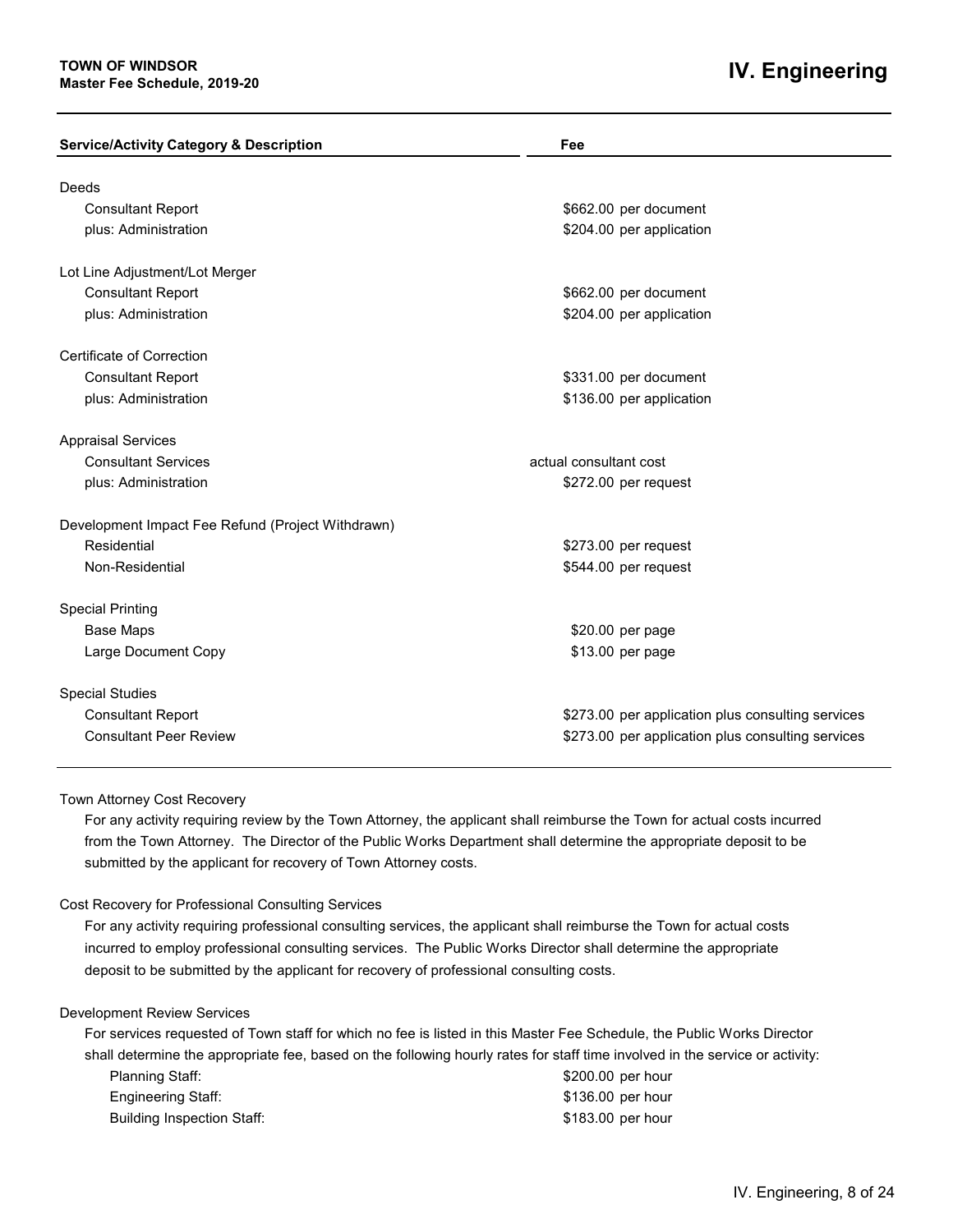| <b>Service/Activity Category &amp; Description</b> | Fee                                                |
|----------------------------------------------------|----------------------------------------------------|
| <b>Site Review</b>                                 | \$63.00 per application                            |
| Access                                             |                                                    |
| Accessibility Plan Check-Residential               | 0.204 * Building Permit Table                      |
| Accessibility Plan Check-Non Resident.             | 0.153 * Building Permit Table                      |
| <b>Building</b>                                    |                                                    |
| Building Permit (Building Permit Table):           |                                                    |
| Base Rate:                                         |                                                    |
| Job Value \$1-\$500                                | \$32.00                                            |
| Job Value \$501-\$2,000                            | \$32.00 for the first \$500                        |
| Job Value \$2,001-\$25,000                         | \$93.00 for the first \$2,000                      |
| Job Value \$25,001-\$50,000                        | \$529.00 for the first \$25,000                    |
| Job Value \$50,001-\$100,000                       | \$869.00 for the first \$50,000                    |
| Job Value \$100,001-\$500,000                      | \$1,341.00 for the first \$100,000                 |
| Job Value \$500,001-\$1,000,000                    | \$4,364.00 for the first \$500,000                 |
| Job Value \$1,000,001 and up                       | \$7,569.00 for the first \$1,000,000               |
| Plus: Variable Rate:                               |                                                    |
| Job Value \$1-\$500                                | \$0.00                                             |
| Job Value \$501-\$2,000                            | \$4.00 for each add'l \$100 or fraction thereof    |
| Job Value \$2,001-\$25,000                         | \$19.00 for each add'l \$1,000 or fraction thereof |
| Job Value \$25,001-\$50,000                        | \$14.00 for each add'l \$1,000 or fraction thereof |
| Job Value \$50,001-\$100,000                       | \$9.00 for each add'l \$1,000 or fraction thereof  |
| Job Value \$100,001-\$500,000                      | \$8.00 for each add'l \$1,000 or fraction thereof  |
| Job Value \$500,001-\$1,000,000                    | \$6.00 for each add'l \$1,000 or fraction thereof  |
| Job Value \$1,000,001 and up                       | \$5.00 for each add'l \$1,000 or fraction thereof  |
| Plus: Green Building Standards                     |                                                    |
| Job Value \$1 - \$100,000                          | \$4.00 New fractions will need to be determined    |
| Miscellaneous Permit                               | \$81.00                                            |
| Solar Permit (Business and Residential)            | \$230.00 per installation                          |
| <b>Demolition Permit</b>                           | \$607.00                                           |
| Reinspection Fee                                   | \$183.00                                           |
| <b>Foundation Only</b>                             | \$675.00                                           |
| <b>Inspection Outside Business Hours</b>           | \$274.00                                           |
| Electrical                                         |                                                    |
| Over 100                                           | \$101.00                                           |
| Over 600 Volts/Over 1K Amperes (Ea)                | \$168.00                                           |
| Service Panel <200 Amp                             | \$41.00                                            |
| Single/2Family Residential Buildings               | \$0.06                                             |
| 600Volts Or Less/Not Over 200 Amperes              | \$41.00                                            |
| <b>Pole/Platform Mounted Fixtures</b>              | \$1.00                                             |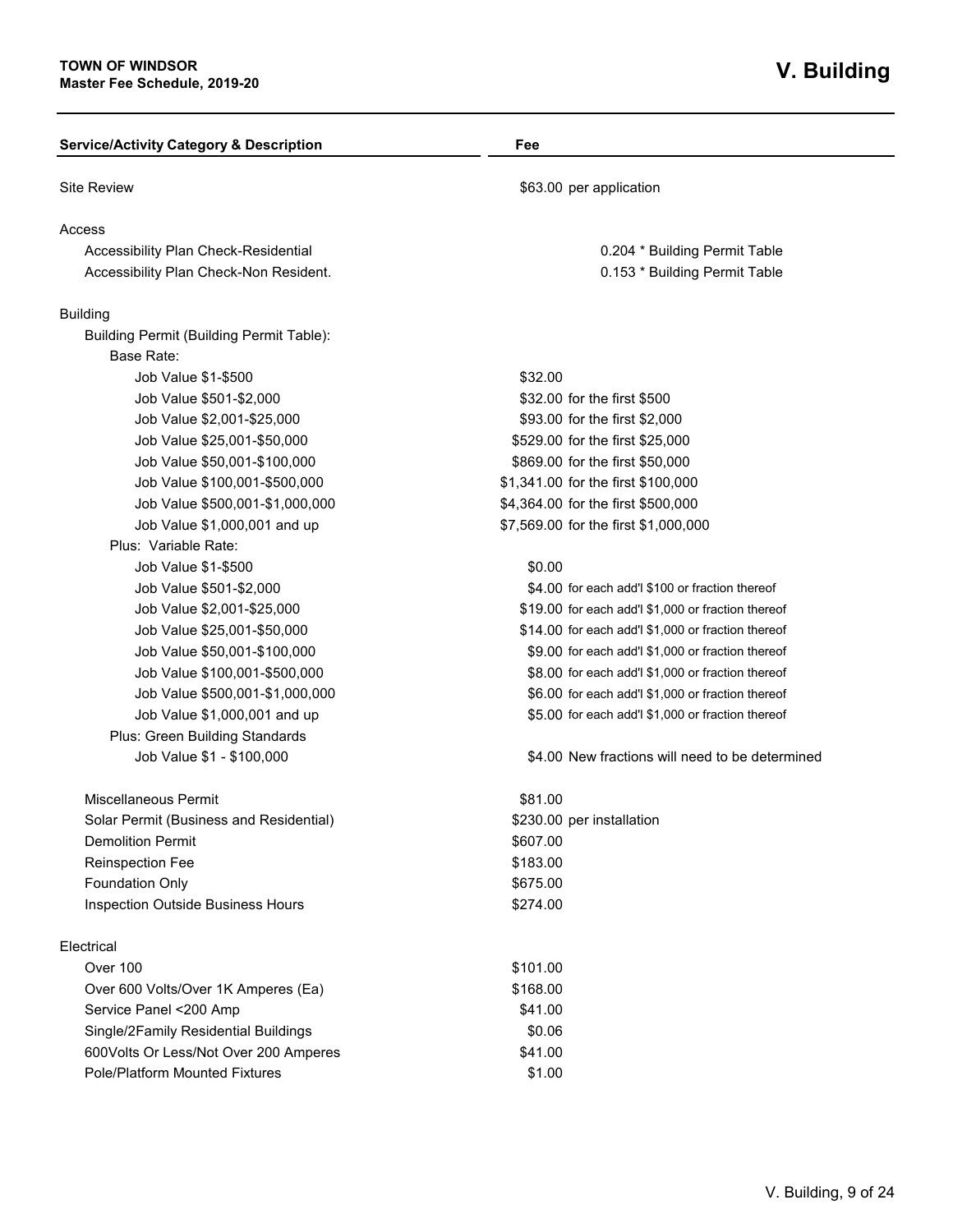### **TOWN OF WINDSOR Master Fee Schedule, 2019-20**

| <b>Service/Activity Category &amp; Description</b>             | Fee                                                       |
|----------------------------------------------------------------|-----------------------------------------------------------|
|                                                                |                                                           |
| <b>Electrical Single Family</b><br><b>Fixed Fee</b>            | \$32.00                                                   |
|                                                                | \$0.06                                                    |
| plus: Square Footage Fee                                       |                                                           |
| Electrical Multi Family/Commercial                             |                                                           |
| <b>Fixed Fee</b>                                               | \$32.00                                                   |
| plus: Square Footage Fee                                       | \$0.06                                                    |
| <b>Outlets &amp; Electrical Fixtures:</b>                      |                                                           |
| <b>Electrical Permit Issuance</b>                              | \$32.00                                                   |
| <b>Fixtures And Sockets:</b>                                   |                                                           |
| 600Volts Or Less/200-1K Amperes (Ea.)                          | \$84.00                                                   |
| <b>Electrical Service Upgrade</b>                              | \$81.00                                                   |
| Motors Generators Hp<1                                         | \$6.00                                                    |
| Nonresidential Appliances                                      | \$6.00                                                    |
| Motors Generators Hp>100                                       | \$101.00                                                  |
| Temp Power/Pedestal Pole                                       | \$81.00                                                   |
| Motors Generators 10 <hp<50< td=""><td>\$33.00</td></hp<50<>   | \$33.00                                                   |
| Signs - Exits - Branch Circuit                                 | \$33.00                                                   |
| Service Panel > 1000 Amp                                       | \$168.00                                                  |
| Service Panel 200 To 1000 Amp                                  | \$84.00                                                   |
| <b>Residential Appliances</b>                                  | \$6.00                                                    |
| Motors Generators 50 <hp<100< td=""><td>\$67.00</td></hp<100<> | \$67.00                                                   |
| Issuing Of Supplemental Permit (Orig. Ok)                      | \$10.00                                                   |
| Electric Vehicle Charging Station                              | \$75.00 per aggregated charging area                      |
| Energy                                                         |                                                           |
| Energy Plan Check/Inspect Non-Residential                      | 0.102 * Building Permit Table                             |
| Energy Plan Check/Inspection-Residential                       | 0.153 * Building Permit Table                             |
| <b>Grading Fees</b>                                            |                                                           |
| <b>Grading Plan Check Fee</b>                                  | 0.663 * Grading Permit Table                              |
| <b>Grading Permit (Grading Permit Table):</b>                  |                                                           |
| <b>Base Rate:</b>                                              |                                                           |
| 1-50 cubic yards                                               | \$32.00                                                   |
| 51-100 cubic yards                                             | \$50.00                                                   |
| 101-1,000 cubic yards                                          | \$50.00 for the first 100 cubic yards                     |
| 1,001-10,000 cubic yards                                       | \$262.00 for the first 1,000 cubic yards                  |
| 10,001-100,000 cubic yards                                     | \$439.00 for the first 10,000 cubic yards                 |
| 100,001 cubic yards or more                                    | \$1,240.00 for the first 100,000 cubic yards              |
| Plus: Variable Rate:                                           |                                                           |
| 1-50 cubic yards (cy)                                          | \$0.00                                                    |
| 51-100 cubic yards (cy)                                        | \$0.00                                                    |
| 101-1,000 cubic yards (cy)                                     | \$24.00 for each additional 100 cy or fraction thereof    |
| 1,001-10,000 cubic yards (cy)                                  | \$20.00 for each additional 1,000 cy or fraction thereof  |
| 10,001-100,000 cubic yards (cy)                                | \$89.00 for each additional 10,000 cy or fraction thereof |
|                                                                |                                                           |
| 100,001 cubic yards (cy) or more                               | \$49.00 for each additional 10,000 cy or fraction thereof |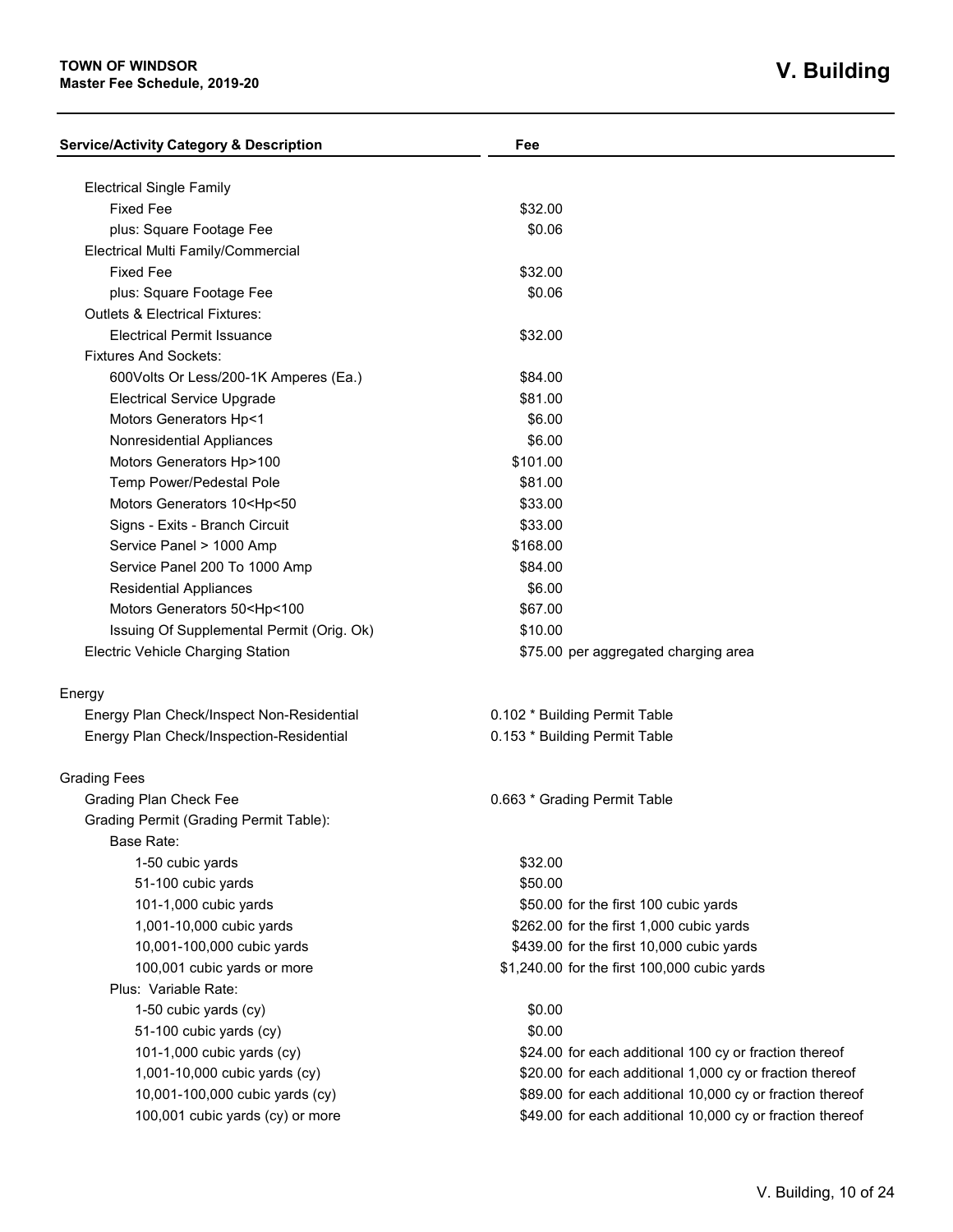# **V. Building**

| <b>Service/Activity Category &amp; Description</b> | Fee                           |
|----------------------------------------------------|-------------------------------|
|                                                    |                               |
| Mechanical                                         |                               |
| Resident                                           | \$14.00                       |
| Suspended/Recessed Wall/ Floor - Heater            | \$20.00                       |
| Supplemental Mechanical Permit                     | \$10.00                       |
| <b>Issuance Of Each Mechanical Permit:</b>         |                               |
| <b>Fixed Fee</b>                                   | \$32.00                       |
| plus: Variable Fee, Residential                    | \$1.00 per square foot        |
| plus: Variable Fee, Mixed Use/Commercial           | \$1.00 per square foot        |
| Mechanical Unit Over 10K Cfm                       | \$24.00                       |
| <b>Mechanical Vents</b>                            | \$10.00                       |
| Furnace Replacement                                | \$81.00                       |
| Forced-Air/Gravity Type Up to 100,000 Btu/H        | \$20.00                       |
| Forced-Air/Gravity Type Over 100,000 Btu/H         | \$25.00                       |
| Installation/Relocation Floor Furnace              | \$20.00                       |
| Install or Relocate Comm/Industrial Type           | \$20.00                       |
| Fan Connected To A Single Duct                     | \$10.00                       |
| Install Of Hood Served By Mech Exhaust             | \$14.00                       |
| Install or Relocate Domestic Type Inc.             | \$25.00                       |
| Air Conditioner Permit                             | \$81.00                       |
| Misc Fees                                          |                               |
| <b>NPDES Erosion Control Plan Review</b>           | 0.204 * Building Permit Table |
| Additional Plan Review Required By Changes         |                               |
| <b>Fixed Fee</b>                                   | \$20.00                       |
| or: Unit Fee                                       | \$41.00                       |
| (Mech) Additional Plan Review Required By Changes  |                               |
| <b>Fixed Fee</b>                                   | \$33.00                       |
| or: Unit Fee                                       | \$67.00                       |
| <b>Plumbing Fees</b>                               |                               |
| 2 > Inch Diameter Backflow                         | \$33.00                       |
| <b>Sewer Laterals</b>                              | \$33.00                       |
| 2 < Inch Diameter Backflow                         | \$17.00                       |
| Issuance Of Each Plumbing Permit:                  |                               |
| <b>Fixed Fee</b>                                   | \$32.00 per permit            |
| plus: Variable Fee, Residential                    | \$1.00 per square foot        |
| plus: Variable Fee, Mixed Use/Commercial           | \$1.00 per square foot        |
| <b>Water Heater</b>                                | \$17.00                       |
| <b>Water Heater</b>                                | \$81.00                       |
| <b>Water Piping</b>                                | \$6.00                        |
| <b>Traps And Drains</b>                            | \$13.00                       |
| Medical Gas Piping Sys Serving 1-5 In/Out          | \$67.00                       |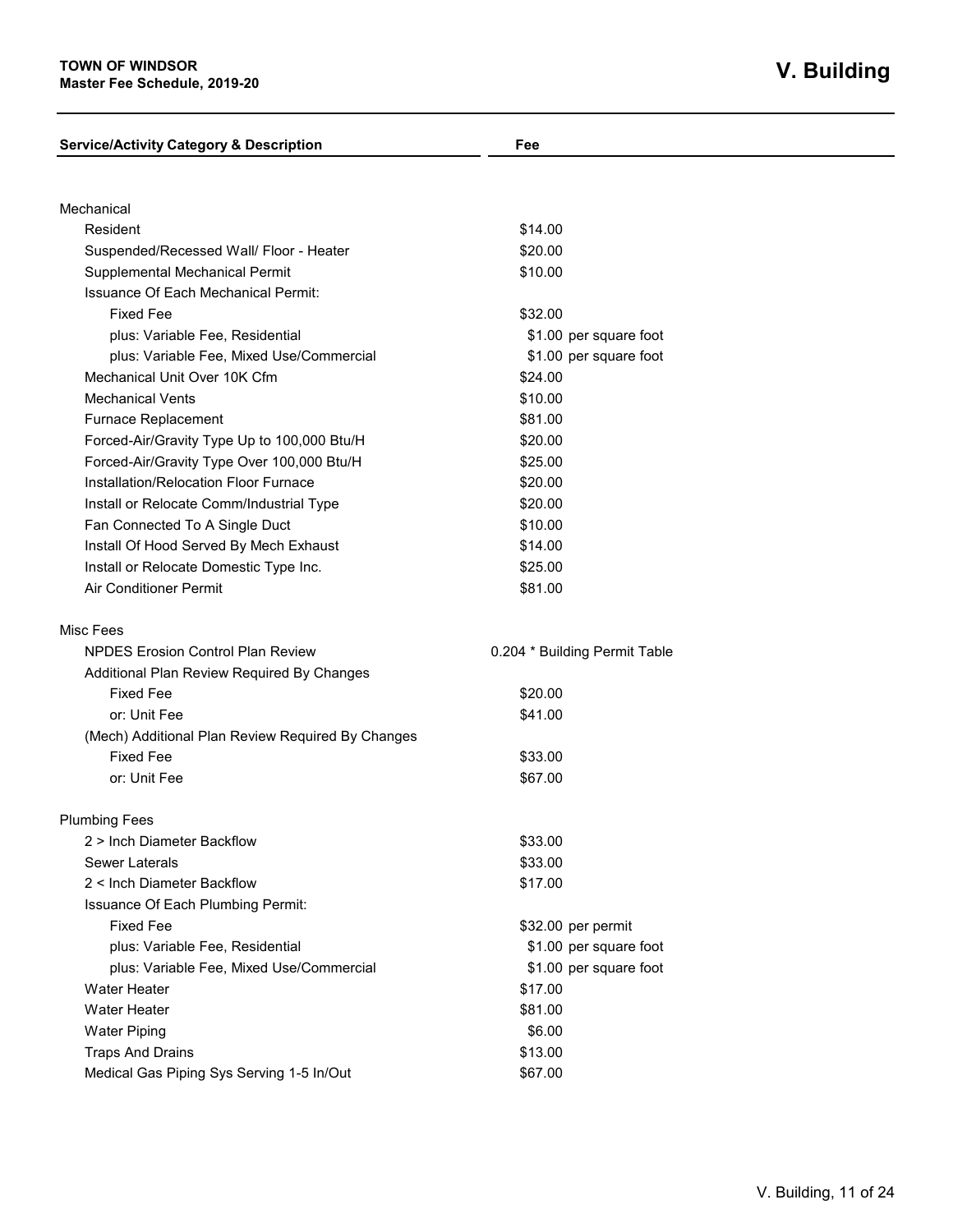#### **TOWN OF WINDSOR Master Fee Schedule, 2019-20**

| <b>Service/Activity Category &amp; Description</b>   | Fee                          |  |
|------------------------------------------------------|------------------------------|--|
|                                                      |                              |  |
| Lawn Sprinklers Systems                              | \$20.00                      |  |
| <b>Supplemental Plumbing Permit</b>                  | \$10.00                      |  |
| For Each Gray water System                           | \$54.00                      |  |
| <b>Gas Outlets</b>                                   | \$8.00                       |  |
| Pools                                                |                              |  |
| Pool                                                 | \$529.00                     |  |
| Pool Electrical System                               |                              |  |
| <b>Fixed Fee</b>                                     | \$32.00                      |  |
| plus: Unit Fee                                       | \$67.00                      |  |
| Pool Plumbing Gas Outlets:                           |                              |  |
| Public Spa                                           | \$82.00                      |  |
| Private Spa                                          | \$41.00                      |  |
| Other                                                |                              |  |
| <b>Expired Permit Renewal</b>                        | 80% of Building Permit Table |  |
| Temporary Certificate of Occupancy                   | \$273.00 per application     |  |
| Point of Sale - Code Disclosure Inspection           | \$273.00 per application     |  |
| One Year Building Permit Extension                   | \$182.00 per application     |  |
| SB 1473 California Building Standards Commission Fee |                              |  |
| \$1 - \$25,000 permit valuation                      | \$1.00 per application       |  |
| \$25,001 - \$50,000 permit valuation                 | \$2.00 per application       |  |
| \$50,001 - \$75,000 permit valuation                 | \$3.00 per application       |  |
| \$75,001 - \$100,000 permit valuation                | \$4.00 per application       |  |
| Every \$25,000 or fraction thereof above \$100,000   | \$1.00 per application       |  |

Cost Recovery for Professional Consulting Services, Including Town Attorney Services

For any activity requiring professional consulting services, including Town Attorney services, the applicant shall reimburse the Town for actual costs incurred to employ professional consulting services. The Department Director shall determine the appropriate deposit to be submitted by the applicant for recovery of professional consulting services.

Development Review Services

For services requested of Town staff for which no fee is listed in this Master Fee Schedule, the Community Development Director shall determine the appropriate fee, based on the following hourly rates for staff time involved in the service or activity:

Planning Staff:  $$200.00$  per hour Engineering Staff:  $$136.00$  per hour Building Inspection Staff:  $$183.00$  per hour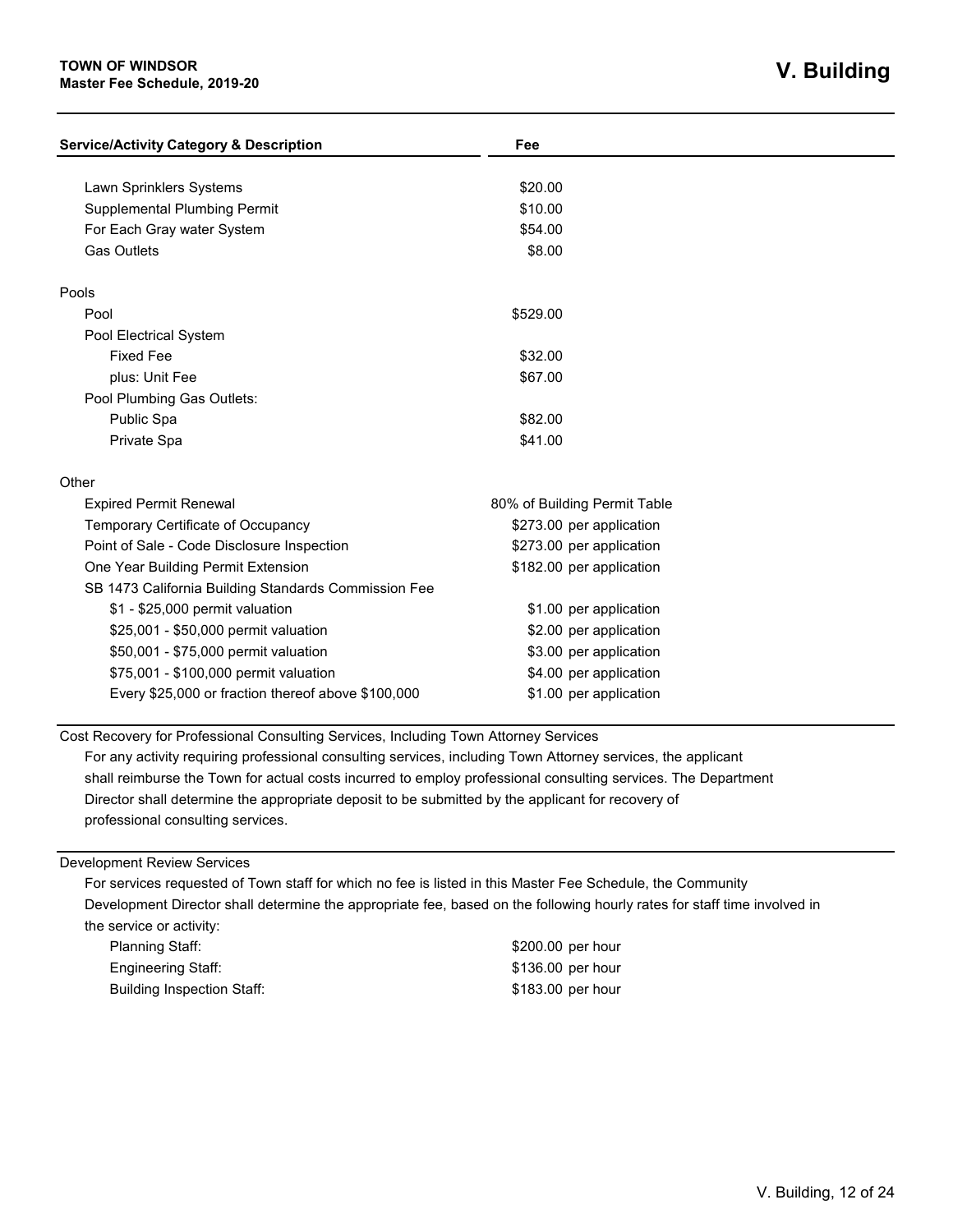### **VI. Public Works**

| <b>Service/Activity Category &amp; Description</b>   | Fee                                      |
|------------------------------------------------------|------------------------------------------|
| <b>Leak Test</b>                                     |                                          |
| <b>First Call</b>                                    | \$0.00 per call                          |
| Subsequent Calls with No Leak Found                  | \$114.00 per hour                        |
| <b>After Hours</b>                                   | \$327.00 per hour                        |
|                                                      |                                          |
| Inaccessible Meter - Surface Obstruction             |                                          |
| First Occurrence                                     | Notified in writing                      |
| Subsequent Attempt, Notified in Writing              | \$46.00 per occurrence for removal       |
| Inaccessible Meter - Meter Environmental Obstruction |                                          |
| <b>First Occurrence</b>                              | Notified in writing                      |
| Second Occurrence                                    | \$46.00 per occurrence                   |
| <b>Subsequent Occurrences</b>                        | \$46.00 per occurrence                   |
|                                                      |                                          |
| Meter Service Size Change                            | \$139.00 per request plus permit fee     |
|                                                      | plus cost of meter                       |
| <b>Meter Test</b>                                    |                                          |
| First Test per Year                                  | \$0.00 per test                          |
| 3/4" Meter, Subsequent Test, Within 2% Accuracy      | \$242.00 cost of meter                   |
| >3/4" Meter, Subsequent Test, Within 2% Accuracy     | \$242.00 cost of meter                   |
| Late Charge (30 Days Past Billing Date)              | \$20.00 per occurrence                   |
| Same Day Water Utility Start Service                 |                                          |
| Business Hours: M-Th, 7:00 am to 5:00 pm             | \$46.00 per request                      |
| After Hours: Fridays, Closures, Holidays & Weekends  | \$150.00 per request                     |
|                                                      |                                          |
| Disconnect/Reconnect Water Service                   |                                          |
| Business Hours, 7:00 AM - 5:00 PM (M-TH)             | \$50.00 per occurrence plus full payment |
| Subsequent calls - same service location             | \$50.00 per occurrence                   |
| After Hours, Fridays, Closures, Holidays & Weekends  | \$150.00 per request                     |
| Meter Tamper Fee                                     |                                          |
| <b>First Offense</b>                                 | \$65.00                                  |
| Second Offense                                       | \$98.00                                  |
| <b>Subsequent Offenses</b>                           | \$98.00                                  |
| Water Efficient Landscape Ordinance                  |                                          |
| <b>Hydrant Pressure Testing Fee</b>                  | \$114.00 per hour                        |
| Landscape Inspection Fee                             | \$256.00 per inspection                  |
| Landscape Re-inspection Fee                          | \$85.00 per re-inspection                |
| Unauthorized Use of Town Water                       |                                          |
| <b>First Occurrence</b>                              | Time and materials plus citation         |
| <b>Subsequent Occurrences</b>                        | Time and materials plus citation         |
|                                                      |                                          |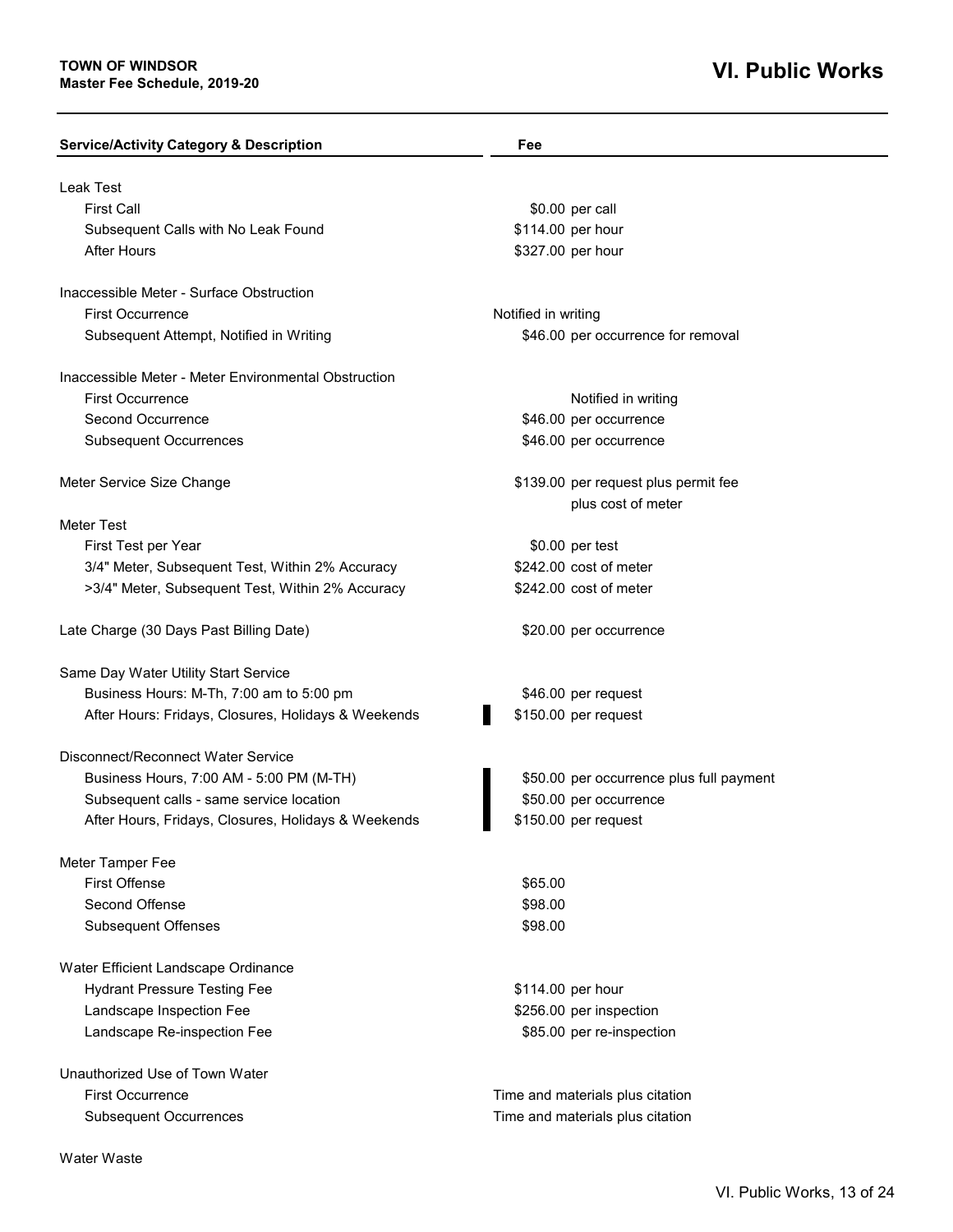| <b>Service/Activity Category &amp; Description</b>         | Fee                                        |
|------------------------------------------------------------|--------------------------------------------|
| First Written Warning                                      | \$0.00 per notice                          |
| Second Written Warning                                     | \$0.00 per notice                          |
| <b>Subsequent Warnings</b>                                 | \$132.00 per notice plus citation          |
| <b>Hydrant Meter Setting</b>                               | \$114.00 per hour                          |
| Deposit                                                    |                                            |
| <b>Utility Account</b>                                     | \$200.00 per account                       |
| <b>Construction Meter</b>                                  | \$200.00 per meter                         |
| <b>Bridge Meter</b>                                        | \$600.00 per meter                         |
| <b>Hydrant Meter</b>                                       | \$1,200.00 per meter                       |
| Failure to Return Meter                                    | \$97.00 per meter plus payment in full and |
|                                                            | forfeiture of deposit                      |
| Domestic Water Meter Installation                          |                                            |
| All Meters less than 2"                                    | \$152.00 plus actual cost of meter         |
| All Meters greater than 2" provided and installed per Town | \$152.00 plus actual cost of meter         |
| standards by customer or applicant                         |                                            |
| Recycled Water Meter Installation                          | \$152.00 plus actual cost of meter         |
| <b>Comprehensive Water Quality Test and Analysis</b>       | \$152.00 per test plus actual lab cost     |
| Inspection of Backflow Prevention Device Installation      | \$114.00 per inspection                    |
| <b>Fire Flow Test</b>                                      | \$226.00 per test                          |
| Sewer Lateral Connection Inspection                        | \$114.00 per inspection                    |
| Unauthorized Disposal of Wastewater                        | \$226.00 plus citation                     |
| <b>Special Cases</b>                                       | Time and materials plus citation           |
| Unauthorized Disposal of Toxic Waste                       | \$226.00 plus citation                     |
| <b>Special Cases</b>                                       | Time and materials plus citation           |
|                                                            |                                            |
| Installation and Testing of Recycled Water                 | \$114.00 per installation                  |
| Cross-Connection Testing (Recycled Water Account)          | \$114.00 per hour plus time and materials  |
|                                                            |                                            |
| Monthly Backflow Prevention Device Service Charge          |                                            |
| Up to 1"                                                   | \$8.00 per month, charged on utility bill  |
| 1-1/2" and Larger                                          | \$8.00 per month, charged on utility bill  |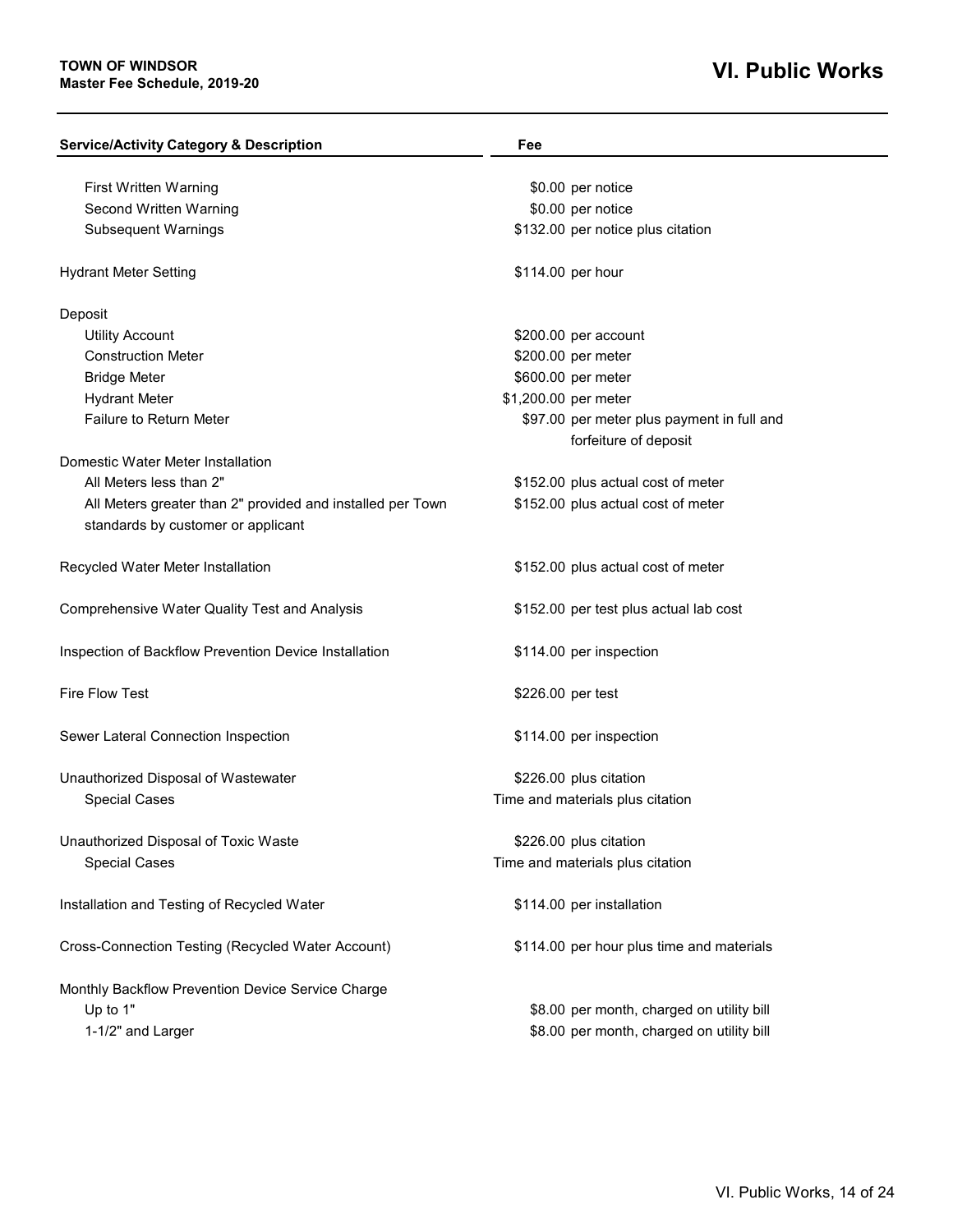### **Service/Activity Category & Description Fee**

Cost Recovery for Professional Consulting Services, Including Town Attorney Services

For any activity requiring professional consulting services, including Town Attorney services, the applicant shall reimburse the Town for actual costs incurred to employ professional consulting services. The Department Director shall determine the appropriate deposit to be submitted by the applicant for recovery of professional consulting services.

General Services

For services requested of Town staff for which no fee is listed in this Master Fee Schedule, the Director of the department whose services are requested shall determine the appropriate fee, based on the following hourly rates for staff time involved in the service or activity:

Public Works Department:  $$114.00$  per hour Administrative Services Department: <br>\$86.00 per hour After Hours - Public Works Department \$327.00 per hour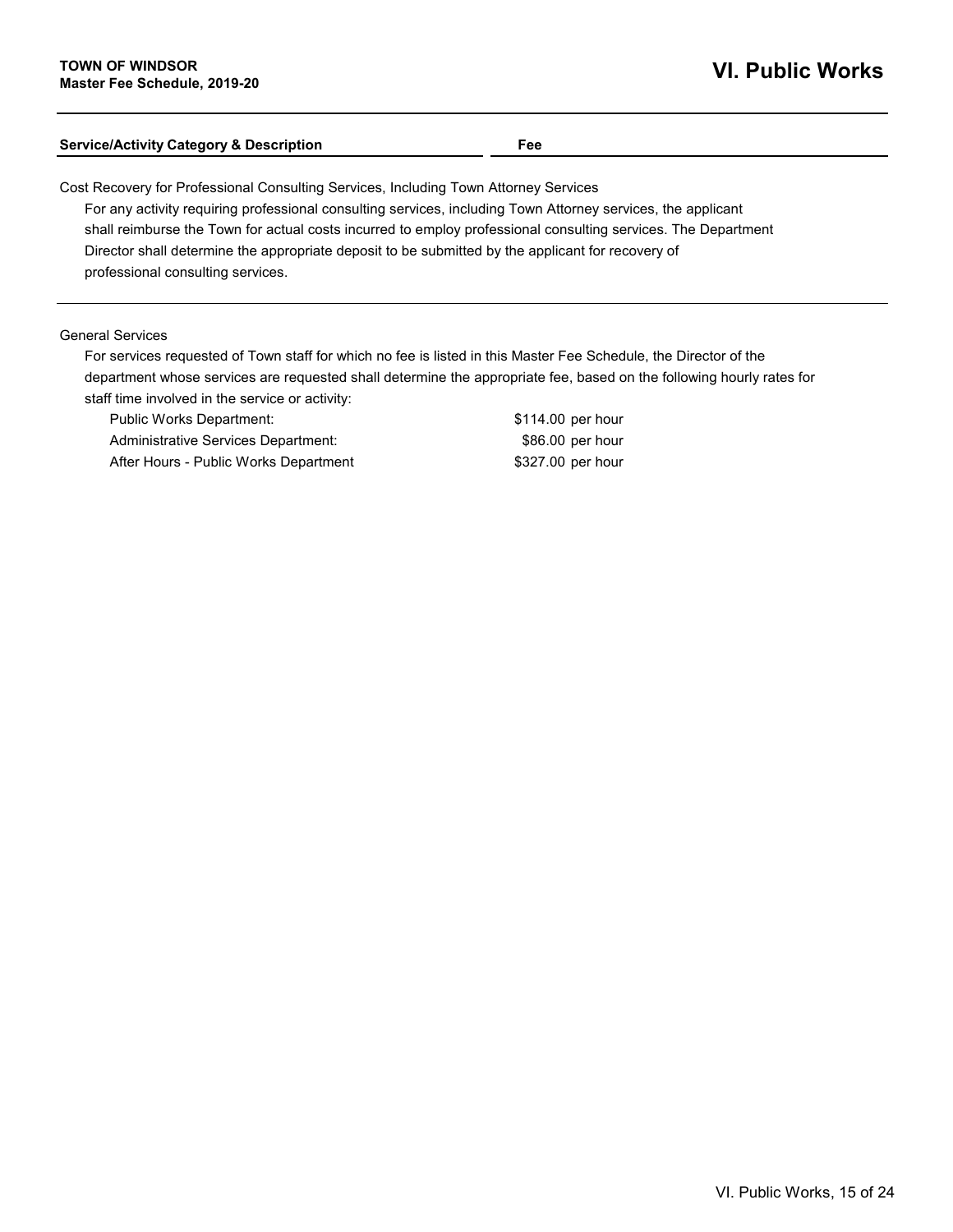| <b>Service/Activity Category &amp; Description</b>      | Fee                     |  |
|---------------------------------------------------------|-------------------------|--|
| Town Green Use                                          |                         |  |
| Application, Deposit, and Rental Fees:                  |                         |  |
| Application fee (non-refundable)                        | \$44.00 per application |  |
| Security / Damage Deposit (refundable)                  | \$1,500.00 per event    |  |
| Town of Windsor Alcohol Permit                          | \$115.00 per event      |  |
| <b>Amplified Sound Permit</b>                           | \$33.00 per event       |  |
| Shade Tree Bosque Use                                   | \$247.00 per event      |  |
| Lawn Use                                                | \$247.00 per event      |  |
| Arbor and Pavilions Use                                 | \$247.00 per event      |  |
| Library Parking Lot Area Use                            | \$187.00 per event      |  |
| Huerta Gym Parking Lot Area Use                         | \$187.00 per event      |  |
| Road Closure with Parking Signs/Parking Lots:           |                         |  |
| Non-Profit Resident                                     | \$187.00 per event      |  |
| <b>Business / Private Resident</b>                      | \$208.00 per event      |  |
| Business / Private / Non-Profit Non-Resident            | \$229.00 per event      |  |
| Maintenance Fees:                                       |                         |  |
| Event Duration:                                         |                         |  |
| Up to 12 hours                                          | \$246.00 per event      |  |
| 12-24 hours                                             | \$451.00 per event      |  |
| 24-36 hours                                             | \$656.00 per event      |  |
| 37 to 48 hours                                          | \$861.00 per event      |  |
| 48 hours or more                                        | \$1,066.00 per event    |  |
| <b>Facility Attendant Fee</b>                           | \$36.00 per hour        |  |
| Park Use                                                |                         |  |
| <b>Application Fee</b>                                  | \$49.00 per application |  |
| <b>Special Use</b>                                      |                         |  |
| <b>Alcohol Use Permit</b>                               | \$128.00 per permit     |  |
| <b>Amplified Sound Permit</b>                           | \$37.00 per permit      |  |
| <b>Temporary Amenity Permit</b>                         | \$65.00 per permit      |  |
| <b>Concession/Vendor Permit</b>                         | \$65.00 per permit      |  |
| <b>Field Lining</b>                                     | \$123.00 per field      |  |
| Individual and Group Events:                            |                         |  |
| $25 - 50$ :                                             |                         |  |
| Non-Profit Resident Use Permit                          | \$117.00 per event      |  |
| <b>Business / Private Resident Use Permit</b>           | \$130.00 per event      |  |
| Business / Private / Non-Profit Non-Resident Use Permit | \$143.00 per event      |  |
| Cleaning/Damage Security Deposit (No Alcohol)           | \$100.00 per event      |  |
| Cleaning/Damage Security Deposit (Alcohol)              | \$200.00 per event      |  |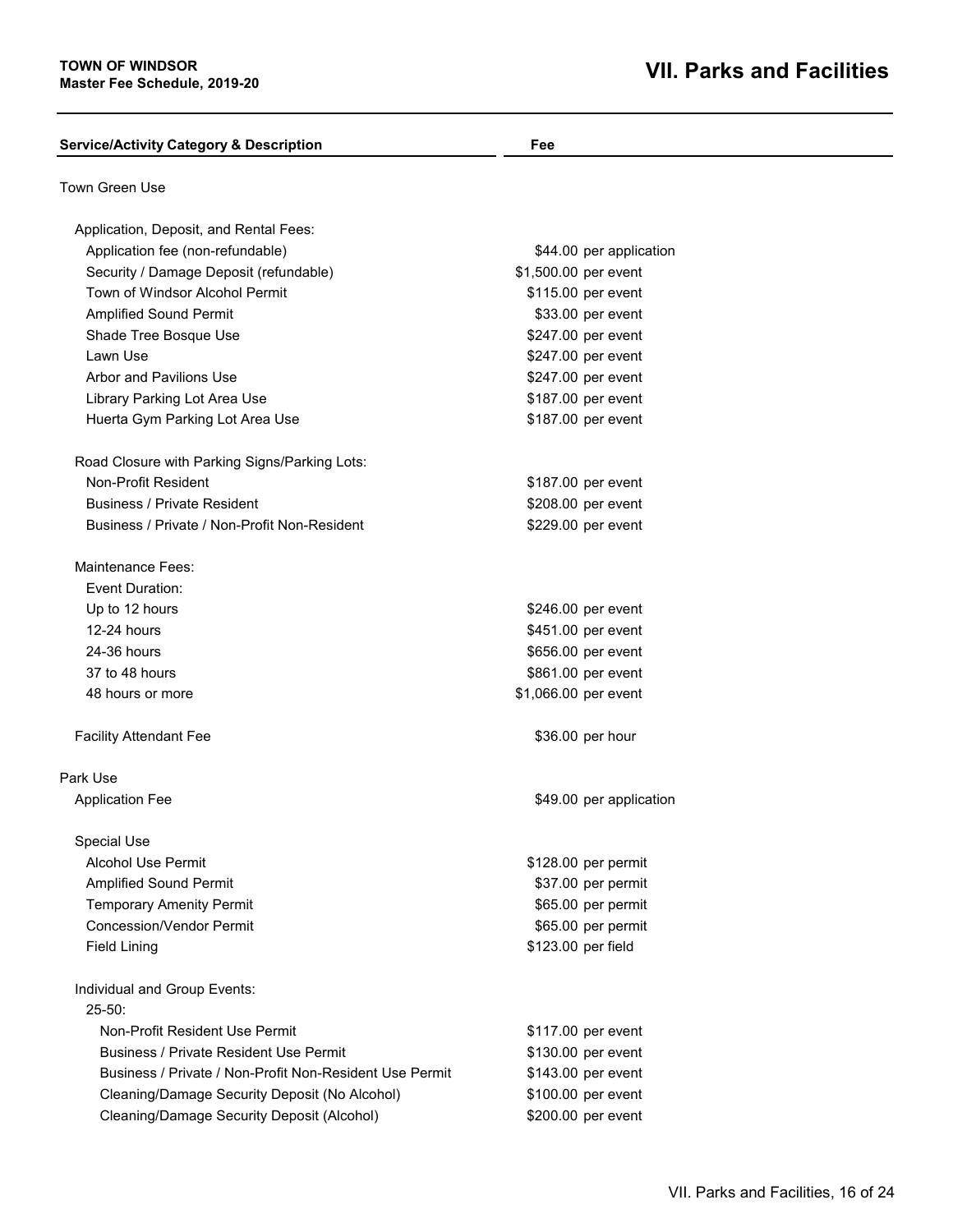| <b>Service/Activity Category &amp; Description</b>      | Fee                                               |
|---------------------------------------------------------|---------------------------------------------------|
| $51 - 150$ :                                            |                                                   |
| Non-Profit Resident Use Permit                          | \$173.00 per event                                |
| <b>Business / Private Resident Use Permit</b>           | \$193.00 per event                                |
| Business / Private / Non-Profit Non-Resident Use Permit | \$211.00 per event                                |
| Cleaning/Damage Security Deposit (No Alcohol)           | \$100.00 per event                                |
| Cleaning/Damage Security Deposit (Alcohol)              | \$200.00 per event                                |
| 151-250:                                                |                                                   |
| Non-Profit Resident Use Permit                          | \$385.00 per event                                |
| <b>Business / Private Resident Use Permit</b>           | \$427.00 per event                                |
| Business / Private / Non-Profit Non-Resident Use Permit | \$470.00 per event                                |
| Cleaning/Damage Security Deposit                        | \$200.00 per event                                |
| 251-500:                                                |                                                   |
| Non-Profit Resident Use Permit                          | \$531.00 per event                                |
| <b>Business / Private Resident Use Permit</b>           | \$589.00 per event                                |
| Business / Private / Non-Profit Non-Resident Use Permit | \$648.00 per event                                |
| Cleaning/Damage Security Deposit                        | \$200.00 per event                                |
| 501-1,000:                                              |                                                   |
| Non-Profit Resident Use Permit                          | \$758.00 per event                                |
| <b>Business / Private Resident Use Permit</b>           | \$843.00 per event                                |
| Business / Private / Non-Profit Non-Resident Use Permit | \$928.00 per event                                |
| <b>Cleaning/Damage Security Deposit</b>                 | Minimum \$500; determined on a case by case basis |
| 1,001-3,000:                                            |                                                   |
| Non-Profit Resident Use Permit                          | \$1,089.00 per event                              |
| <b>Business / Private Resident Use Permit</b>           | \$1,213.00 per event                              |
| Business / Private / Non-Profit Non-Resident Use Permit | \$1,335.00 per event                              |
| <b>Cleaning/Damage Security Deposit</b>                 | Minimum \$500; determined on a case by case basis |
| 3,001 & Over:                                           |                                                   |
| Non-Profit Resident Use Permit                          | \$1,666.00 per event                              |
| <b>Business / Private Resident Use Permit</b>           | \$1,856.00 per event                              |
| Business / Private / Non-Profit Non-Resident Use Permit | \$2,041.00 per event                              |
| Cleaning/Damage Security Deposit                        | Minimum \$500; determined on a case by case basis |
| Non-profit Youth Sports Organizations :                 |                                                   |
| Resident                                                | \$13.00 per participant per sport season          |
| Non-Resident                                            | \$15.00 per participant per sport season          |
| <b>Adult Athletics</b>                                  |                                                   |
| <b>Application Fee</b>                                  | \$49.00 per application                           |
| Resident                                                | \$40.00 per hour per field                        |
| Non-Resident                                            | \$44.00 per hour per field                        |
| <b>Cleaning/Damage Security Deposit</b>                 | Determined on a case by case basis                |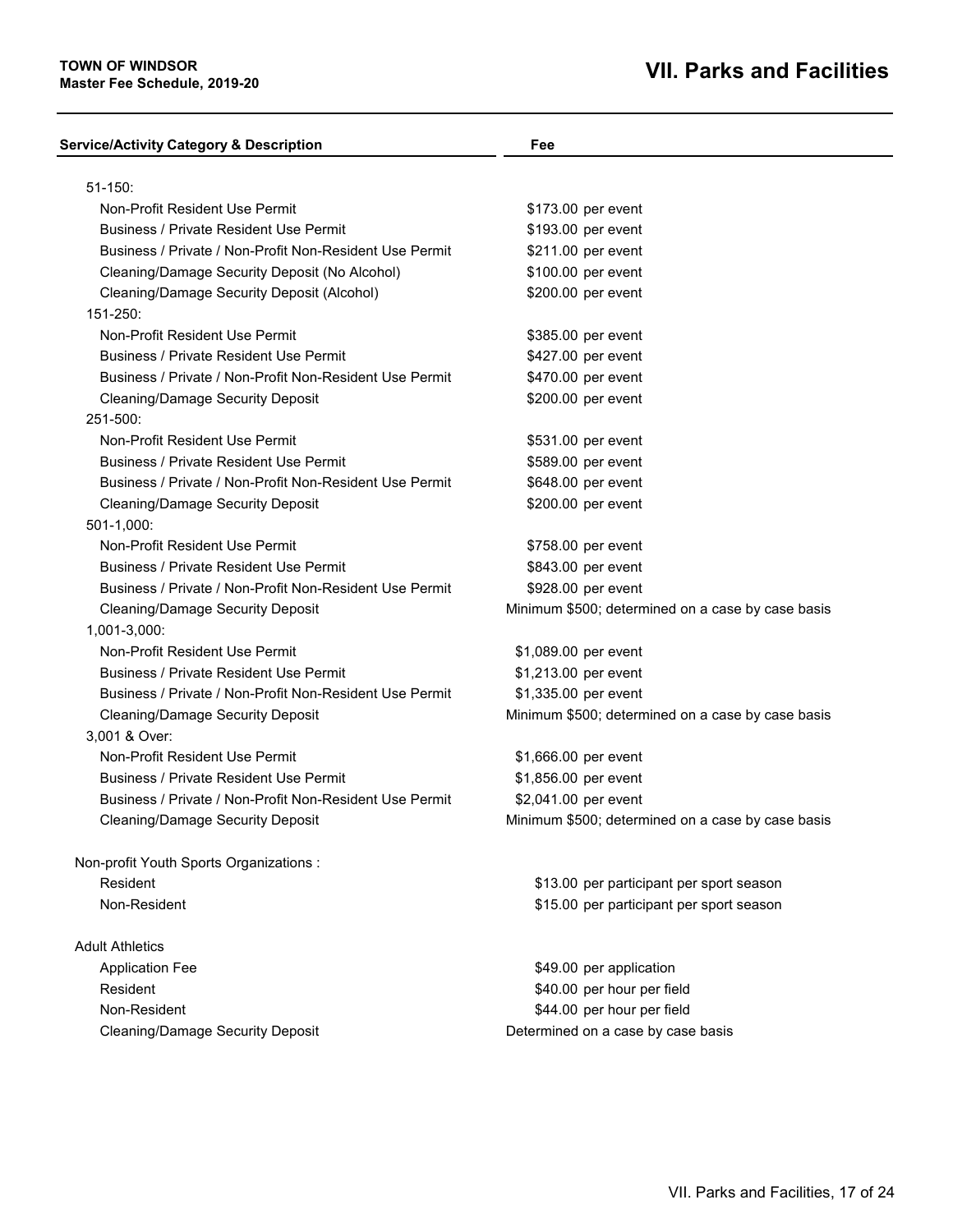| \$29.00 per hour        |                                                                                                                                                                                        |
|-------------------------|----------------------------------------------------------------------------------------------------------------------------------------------------------------------------------------|
|                         |                                                                                                                                                                                        |
|                         |                                                                                                                                                                                        |
| \$11.00 per hour        |                                                                                                                                                                                        |
| \$14.00 per hour        |                                                                                                                                                                                        |
|                         |                                                                                                                                                                                        |
|                         |                                                                                                                                                                                        |
| \$14.00 per hour        |                                                                                                                                                                                        |
|                         |                                                                                                                                                                                        |
| \$12.00 per hour        |                                                                                                                                                                                        |
| \$14.00 per hour        |                                                                                                                                                                                        |
|                         |                                                                                                                                                                                        |
| \$49.00 per application |                                                                                                                                                                                        |
|                         |                                                                                                                                                                                        |
| \$300.00 per event      |                                                                                                                                                                                        |
| \$500.00 per event      |                                                                                                                                                                                        |
|                         |                                                                                                                                                                                        |
| \$100.00 per event      |                                                                                                                                                                                        |
| \$300.00 per event      |                                                                                                                                                                                        |
|                         |                                                                                                                                                                                        |
| \$100.00 per event      |                                                                                                                                                                                        |
| N/A                     |                                                                                                                                                                                        |
|                         | \$37.00 per event<br>\$46.00 per event<br>\$29.00 per hour<br>\$42.00 per event<br>\$46.00 per event<br>\$29.00 per hour<br>\$42.00 per event<br>\$46.00 per event<br>\$12.00 per hour |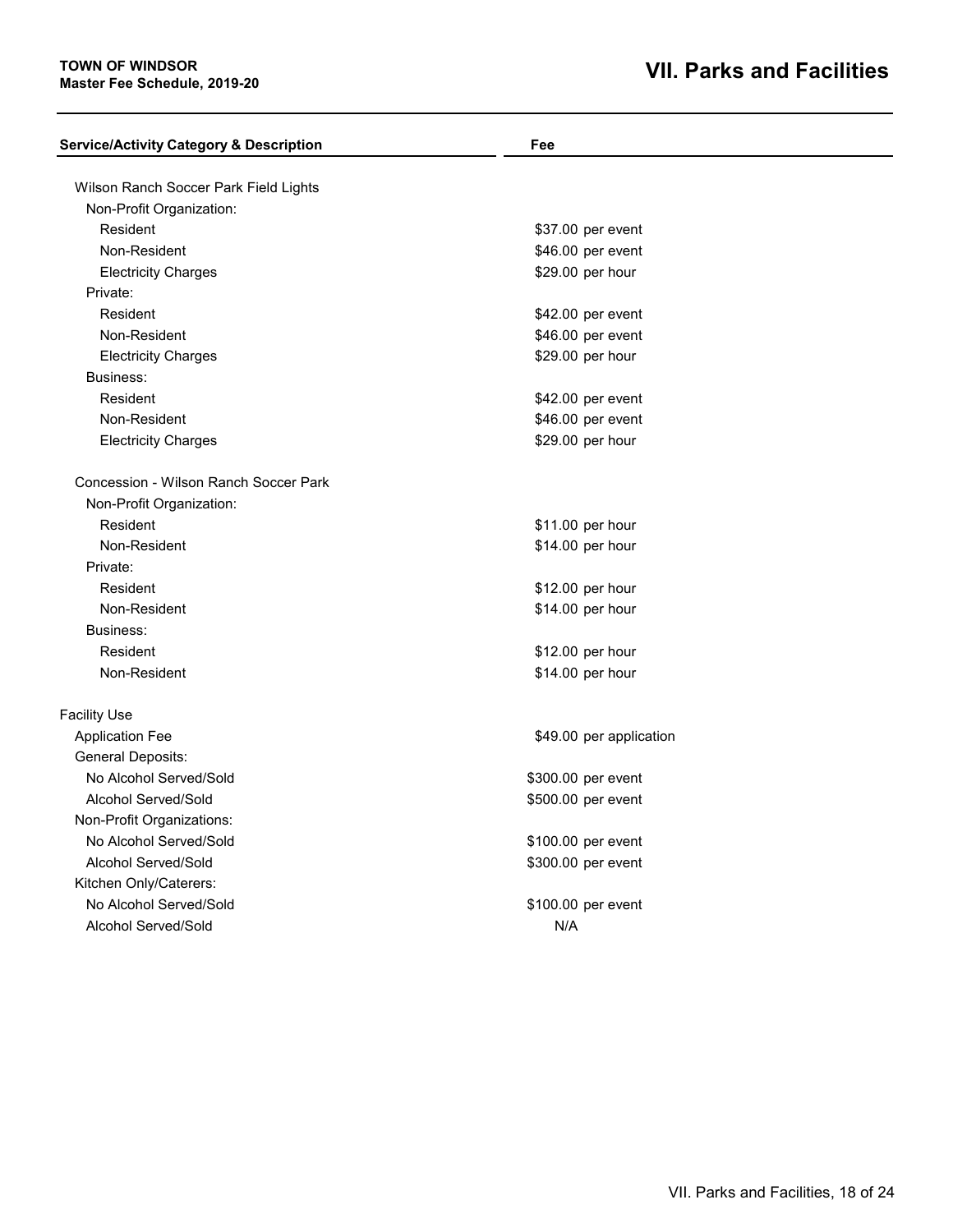| <b>Service/Activity Category &amp; Description</b>      | Fee                |  |
|---------------------------------------------------------|--------------------|--|
| <b>Facility Rental</b>                                  |                    |  |
| Keiser Community Park                                   |                    |  |
| 10x12 Storage Unit - For Local Non-profit Organizations |                    |  |
| Monthly Rental Rate                                     | \$82.00 per month  |  |
| <b>Annual Rental Rate</b>                               | \$753.00 per year  |  |
| <b>Windsor Community Center:</b>                        |                    |  |
| Non-Profit Resident:                                    |                    |  |
| <b>Elsbree Hall</b>                                     | \$93.00 per hour   |  |
| Renee Room                                              | \$75.00 per hour   |  |
| Els./Ren Rooms                                          | \$101.00 per hour  |  |
| Kitchen with Facility Rental                            | \$197.00 per event |  |
| Commercial Kitchen only                                 | \$30.00 per hour   |  |
| Non-Profit Non-Resident:                                |                    |  |
| Elsbree Hall                                            | \$114.00 per hour  |  |
| Renee Room                                              | \$93.00 per hour   |  |
| Els./Ren Rooms                                          | \$123.00 per hour  |  |
| Kitchen with Facility Rental                            | \$242.00 per event |  |
| Commercial Kitchen only                                 | \$37.00 per hour   |  |
| Windsor Community Center (continued):                   |                    |  |
| <b>Private Resident:</b>                                |                    |  |
| <b>Elsbree Hall</b>                                     | \$103.00 per hour  |  |
| Renee Room                                              | \$85.00 per hour   |  |
| Els./Ren Rooms                                          | \$112.00 per hour  |  |
| Kitchen with Facility Rental                            | \$220.00 per event |  |
| Commercial Kitchen only                                 | \$34.00 per hour   |  |
| Private Non-Resident:                                   |                    |  |
| <b>Elsbree Hall</b>                                     | \$114.00 per hour  |  |
| Renee Room                                              | \$93.00 per hour   |  |
| Els./Ren Rooms                                          | \$123.00 per hour  |  |
| Kitchen with Facility Rental                            | \$242.00 per event |  |
| Commercial Kitchen only                                 | \$37.00 per hour   |  |
| <b>Business Resident:</b>                               |                    |  |
| Elsbree Hall                                            | \$103.00 per hour  |  |
| Renee Room                                              | \$85.00 per hour   |  |
| Els./Ren Rooms                                          | \$112.00 per hour  |  |
| Kitchen with Facility Rental                            | \$220.00 per event |  |
| Commercial Kitchen only                                 | \$34.00 per hour   |  |
| <b>Business Non-Resident:</b>                           |                    |  |
| <b>Elsbree Hall</b>                                     | \$114.00 per hour  |  |
| Renee Room                                              | \$93.00 per hour   |  |
| Els./Ren Rooms                                          | \$123.00 per hour  |  |
| Kitchen with Facility Rental                            | \$242.00 per event |  |
| Commercial Kitchen only                                 | \$37.00 per hour   |  |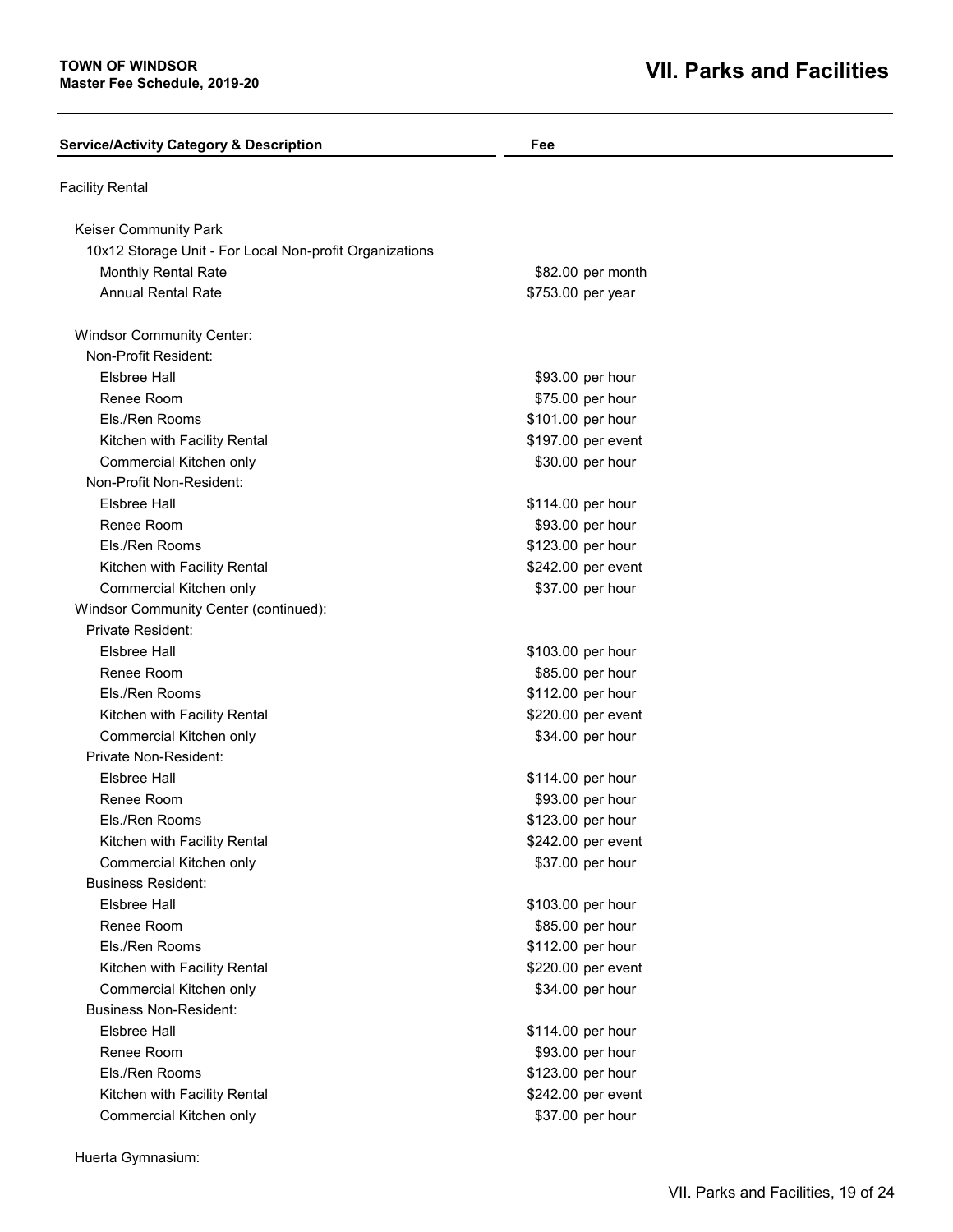### **TOWN OF WINDSOR Master Fee Schedule, 2019-20**

| <b>Service/Activity Category &amp; Description</b>       | Fee                |  |
|----------------------------------------------------------|--------------------|--|
|                                                          |                    |  |
| Non-Profit Resident:<br>Gymnasium                        | \$101.00 per hour  |  |
|                                                          |                    |  |
| Kitchen with Facility Rental<br>Non-Profit Non-Resident: | \$206.00 per event |  |
|                                                          |                    |  |
| Gymnasium                                                | \$123.00 per hour  |  |
| Kitchen with Facility Rental                             | \$251.00 per event |  |
| Private Resident:                                        |                    |  |
| Gymnasium                                                | \$112.00 per hour  |  |
| Kitchen with Facility Rental                             | \$229.00 per event |  |
| Huerta Gymnasium (continued):                            |                    |  |
| Private Non-Resident:                                    |                    |  |
| Gymnasium                                                | \$123.00 per hour  |  |
| Kitchen with Facility Rental                             | \$251.00 per event |  |
| <b>Business Resident:</b>                                |                    |  |
| Gymnasium                                                | \$112.00 per hour  |  |
| Kitchen with Facility Rental                             | \$229.00 per event |  |
| <b>Business Non-Resident:</b>                            |                    |  |
| Gymnasium                                                | \$123.00 per hour  |  |
| Kitchen with Facility Rental                             | \$251.00 per event |  |
| <b>Windsor Senior Center:</b>                            |                    |  |
| Non-Profit Resident:                                     |                    |  |
| Large Room                                               | \$67.00 per hour   |  |
| <b>Small Room</b>                                        | \$60.00 per hour   |  |
| Kitchen with Facility                                    | \$99.00 per event  |  |
| Non-Profit Non-Resident:                                 |                    |  |
| Large Room                                               | \$82.00 per hour   |  |
| Small Room                                               | \$73.00 per hour   |  |
| Kitchen with Facility                                    | \$120.00 per event |  |
| <b>Private Resident:</b>                                 |                    |  |
| Large Room                                               | \$75.00 per hour   |  |
| Small Room                                               | \$66.00 per hour   |  |
| Kitchen with Facility                                    | \$110.00 per event |  |
| Private Non-Resident:                                    |                    |  |
| Large Room                                               | \$82.00 per hour   |  |
| Small Room                                               | \$73.00 per hour   |  |
| Kitchen with Facility                                    | \$120.00 per event |  |
| <b>Business Resident:</b>                                |                    |  |
| Large Room                                               | \$75.00 per hour   |  |
| Small Room                                               | \$66.00 per hour   |  |
| Kitchen with Facility                                    | \$110.00 per event |  |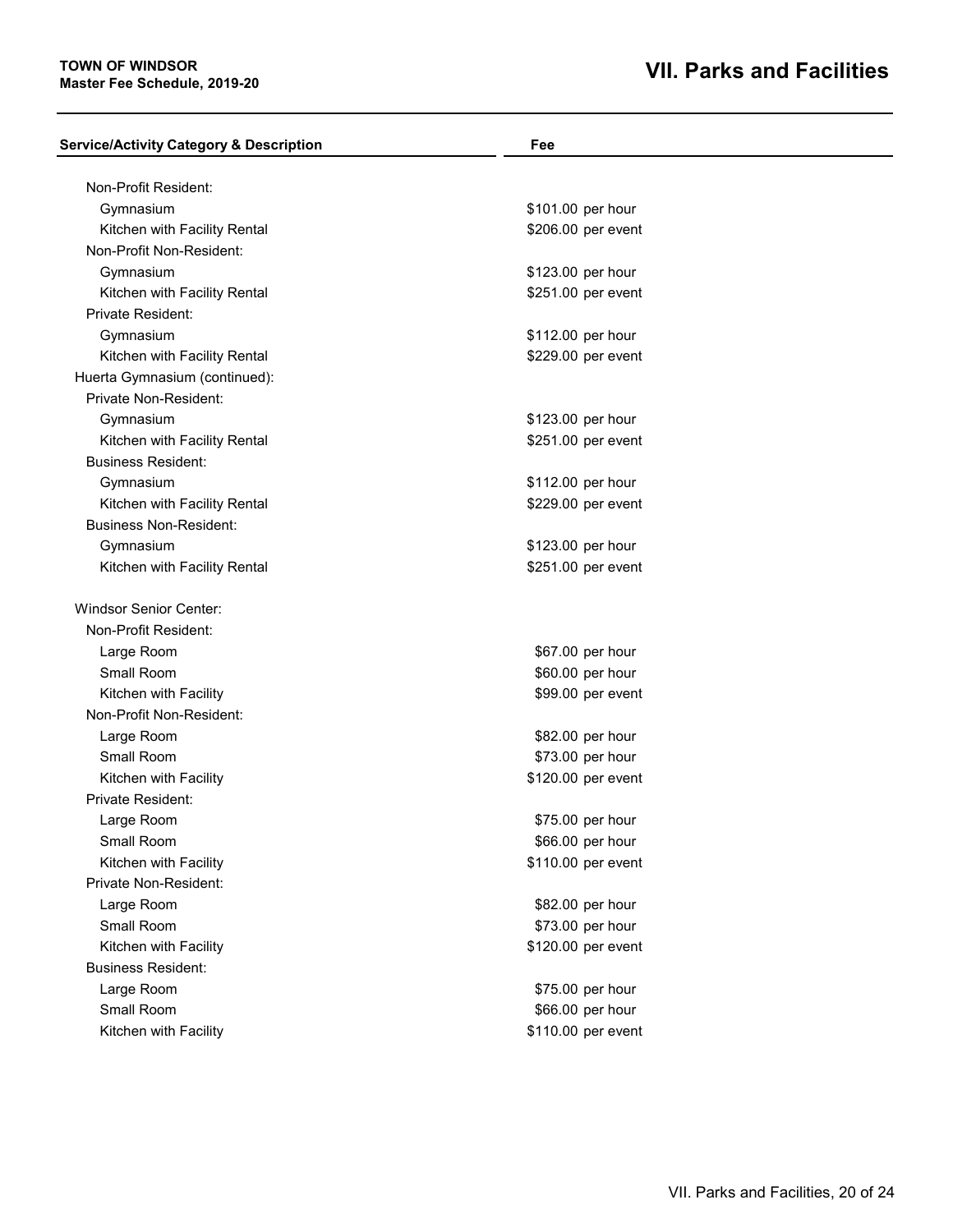| <b>Service/Activity Category &amp; Description</b> | Fee                                        |
|----------------------------------------------------|--------------------------------------------|
| <b>Business Non-Resident:</b>                      |                                            |
| Large Room                                         | \$82.00 per hour                           |
| Small Room                                         | \$73.00 per hour                           |
| Kitchen with Facility                              | \$120.00 per event                         |
|                                                    |                                            |
| Facility Rental for Event Rehearsal                | \$62.00 per hour                           |
| Miscellaneous and Other Fees                       |                                            |
| Transfer Fee (for changes to date/location)        | \$32.00 per change                         |
| Electrical Vehicle Public Charging Station Use Fee | \$1.00 Per hour                            |
| Electrical Vehicle Public Charging Station Use Fee | \$2.00 Minimum charge                      |
| Electrical Vehicle Public Charging Station Use Fee | \$24.00 Maximum charge per day             |
| Custodial Staff Cleaning Fee (Non-refundable)      | \$96.00 per hour (4 hours with 100 people) |
| Second Facility Attendant                          | \$36.00 per hour                           |
| Special Event: Vendor/Concesion                    |                                            |
| <b>Non-Profit Resident</b>                         | \$110.00 per event                         |
| <b>Business / Private Resident</b>                 | \$122.00 per event                         |
| Business / Private / Non-Profit Non-Resident       | \$134.00 per event                         |
| Digital Banner Permit                              |                                            |
| E-Banner                                           | \$61.00 per application                    |
| Senior Center: Outdoor Pinic Area                  |                                            |
| <b>Application Fee</b>                             | \$49.00 per application                    |
| Non-Profit Resident                                | \$48.00 per hour                           |
| <b>Business / Private Resident</b>                 | \$53.00 per hour                           |
| Business / Private / Non-Profit Non-Resident       | \$58.00 per hour                           |
| <b>Council Chamber Rental:</b>                     |                                            |
| <b>Application Fee</b>                             | \$49.00 per application                    |
| Non-Profit Resident                                | \$60.00 per hour                           |
| <b>Business / Private Resident</b>                 | \$66.00 per hour                           |
| Business / Private / Non-Profit Non-Resident       | \$73.00 per hour                           |
| Use Permit                                         |                                            |
| New Minor / Major Event Application Fee            | \$255.00 per application                   |
| Minor Special Event Permit Fee                     | \$1,479.00 per application                 |
| Major Special Event Permit Fee                     | \$4,504.00 per application                 |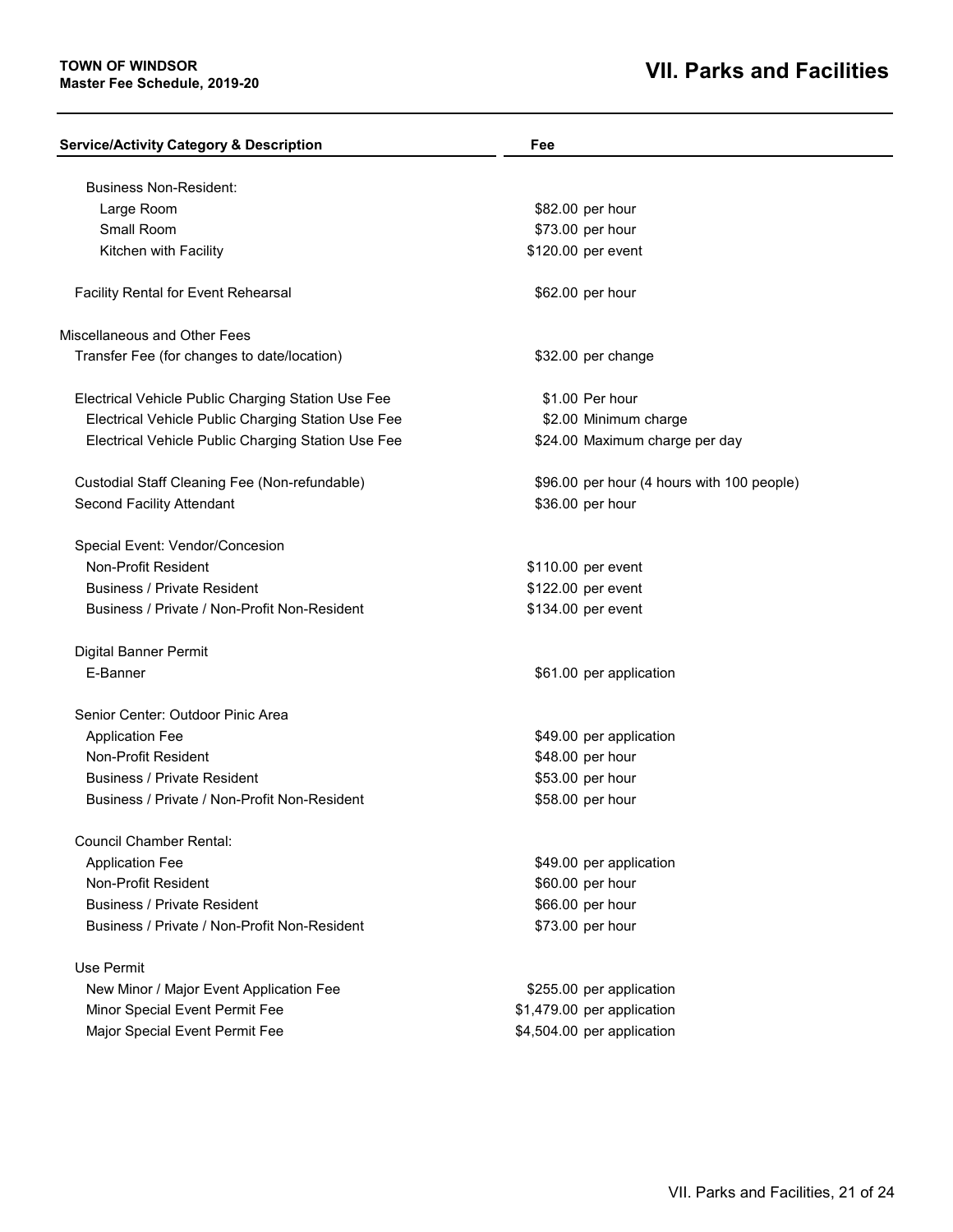| <b>Service/Activity Category &amp; Description</b>                                                            | Fee |
|---------------------------------------------------------------------------------------------------------------|-----|
| Cost Recovery for Professional Consulting Services, Including Town Attorney Services                          |     |
| For any activity requiring professional consulting services, including Town Attorney services, the applicant  |     |
| shall reimburse the Town for actual costs incurred to employ professional consulting services. The Department |     |

Director shall determine the appropriate deposit to be submitted by the applicant for recovery of professional consulting services.

### General Services

For services requested of Town staff for which no fee is listed in this Master Fee Schedule, the Director of the department whose services are requested shall determine the appropriate fee, based on the following hourly rates for staff time involved in the service or activity:

Parks and Recreation Department:  $$62.00$  per hour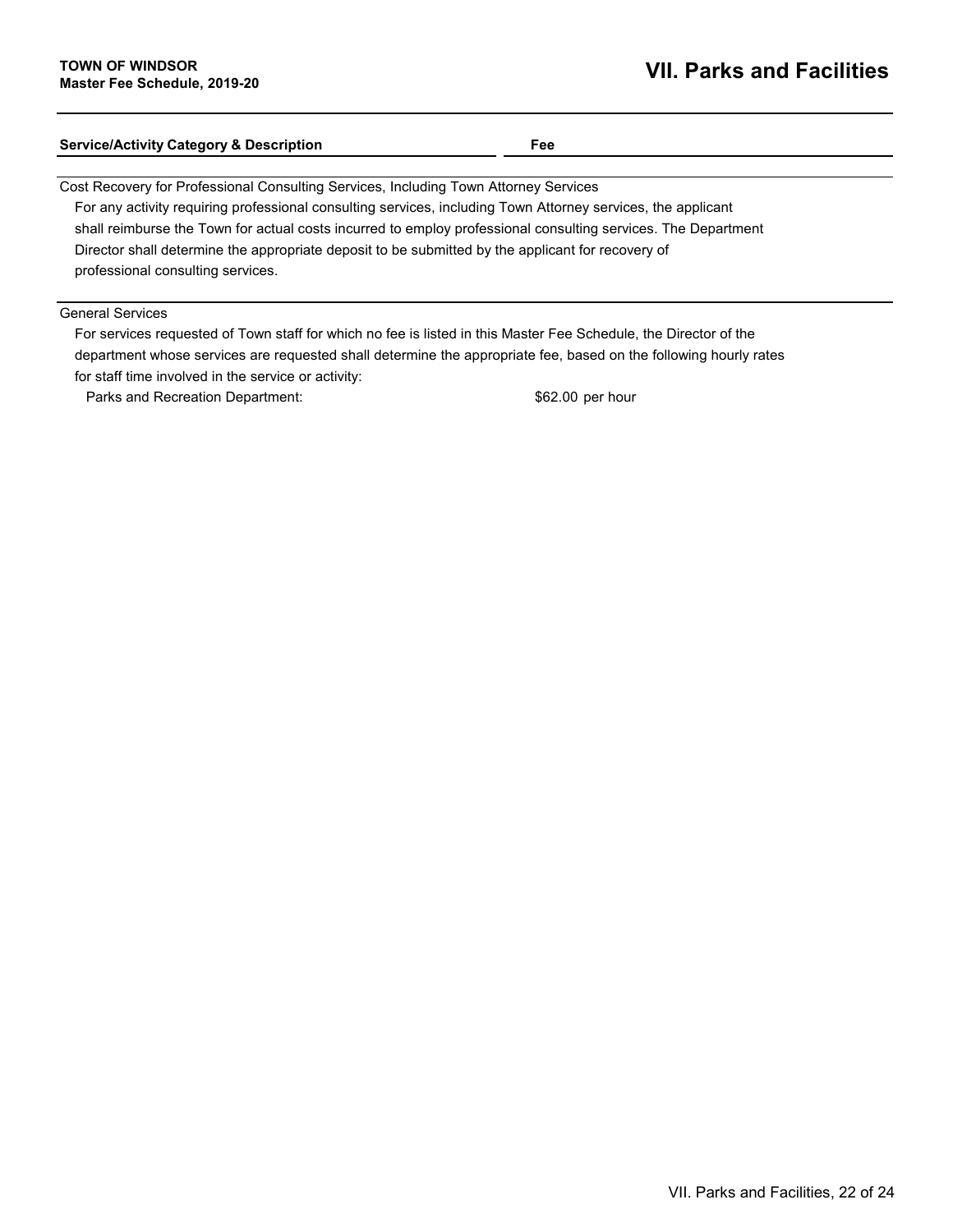### **Service/Activity Category & Description Fee**

All Recreation Programs

Fees imposed for recreational programs provided by the Town shall be set at the discretion of the Parks & Recreation Director, not to exceed the cost of the individual programs.

#### General Services

For services requested of Town staff for which no fee is listed in this Master Fee Schedule, the Director of the department whose services are requested shall determine the appropriate fee, based on the following hourly rates for staff time involved in the service or activity:

Parks and Recreation Department:  $$62.00$  per hour